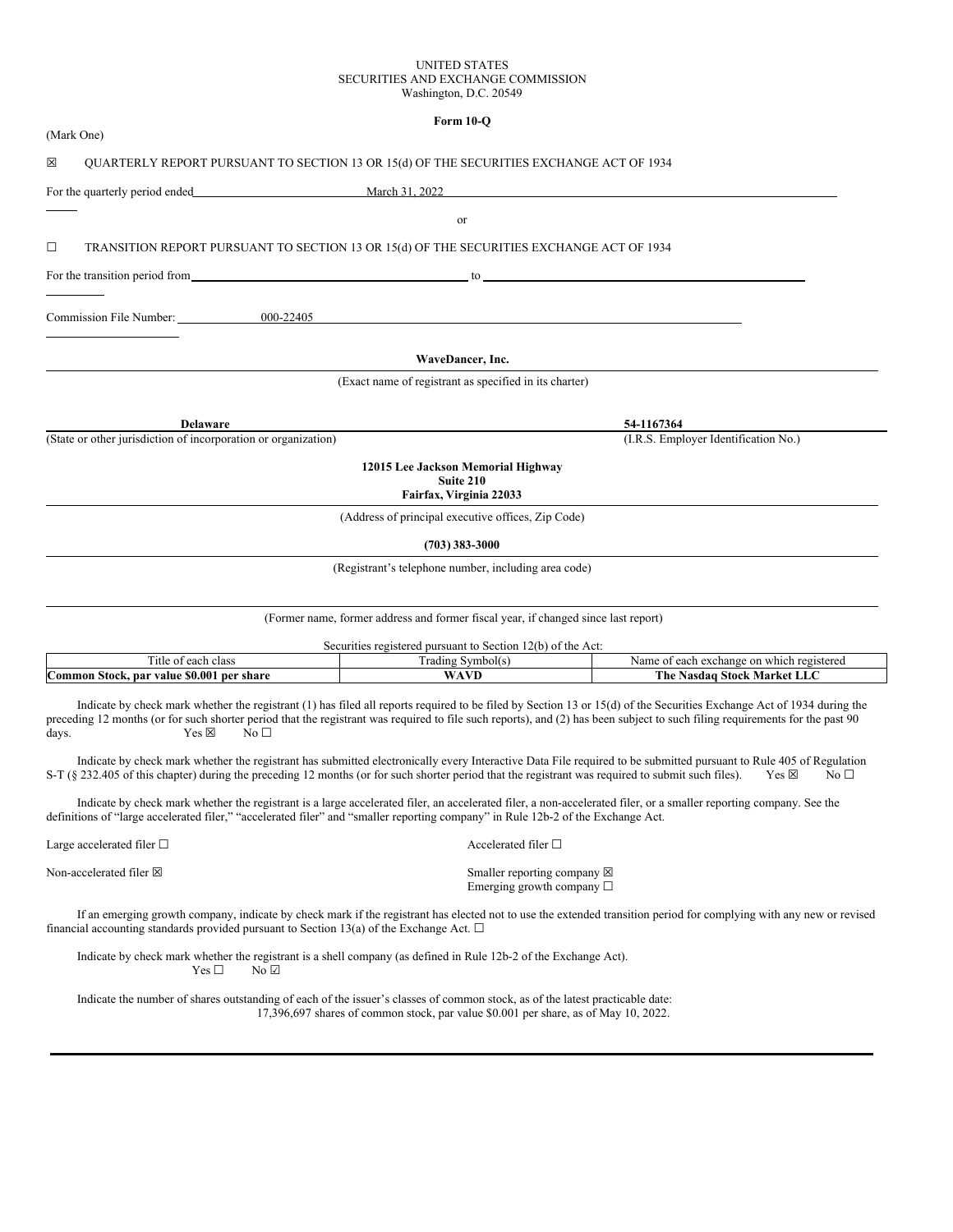## **WAVEDANCER, INC. FORM 10-Q**

## **Table of Contents**

|                   |                                                                                                                                    | Page           |
|-------------------|------------------------------------------------------------------------------------------------------------------------------------|----------------|
|                   | PART I. FINANCIAL INFORMATION                                                                                                      | Number         |
| Item 1.           | Condensed Financial Statements (unaudited except for the balance sheet as of December 31, 2021)                                    |                |
|                   | Condensed Consolidated Balance Sheets as of March 31, 2022 and December 31, 2021                                                   | $\overline{4}$ |
|                   | Condensed Consolidated Statements of Operations and Comprehensive (Loss) Income for the three months ended March 31, 2022 and 2021 | 5              |
|                   | Condensed Consolidated Statements of Cash Flows for the three months ended March 31, 2022 and 2021                                 | 6              |
|                   | Condensed Consolidated Statements of Changes in Stockholders' Equity for the three months ended March 31, 2022 and 2021            | $\tau$         |
|                   | Notes to Condensed Consolidated Financial Statements                                                                               | 8              |
|                   | Item 2. Management's Discussion and Analysis of Financial Condition and Results of Operations                                      | 20             |
|                   | Item 4. Controls and Procedures                                                                                                    | 24             |
| <b>PART</b><br>П. | <b>OTHER INFORMATION</b>                                                                                                           |                |
|                   | Item 1. Legal Proceedings                                                                                                          | 25             |
| Item<br>1A.       | <b>Risk Factors</b>                                                                                                                | 25             |
|                   | Item 2. Unregistered Sales of Equity Securities and Use of Proceeds                                                                | 25             |
|                   | Item 3. Defaults Upon Senior Securities                                                                                            | 25             |
|                   | Item 4. Mine Safety Disclosures                                                                                                    | 25             |
|                   | Item 5. Other Information                                                                                                          | 25             |
|                   | Item 6. Exhibits                                                                                                                   | 26             |
|                   | <b>SIGNATURES</b>                                                                                                                  | 27             |

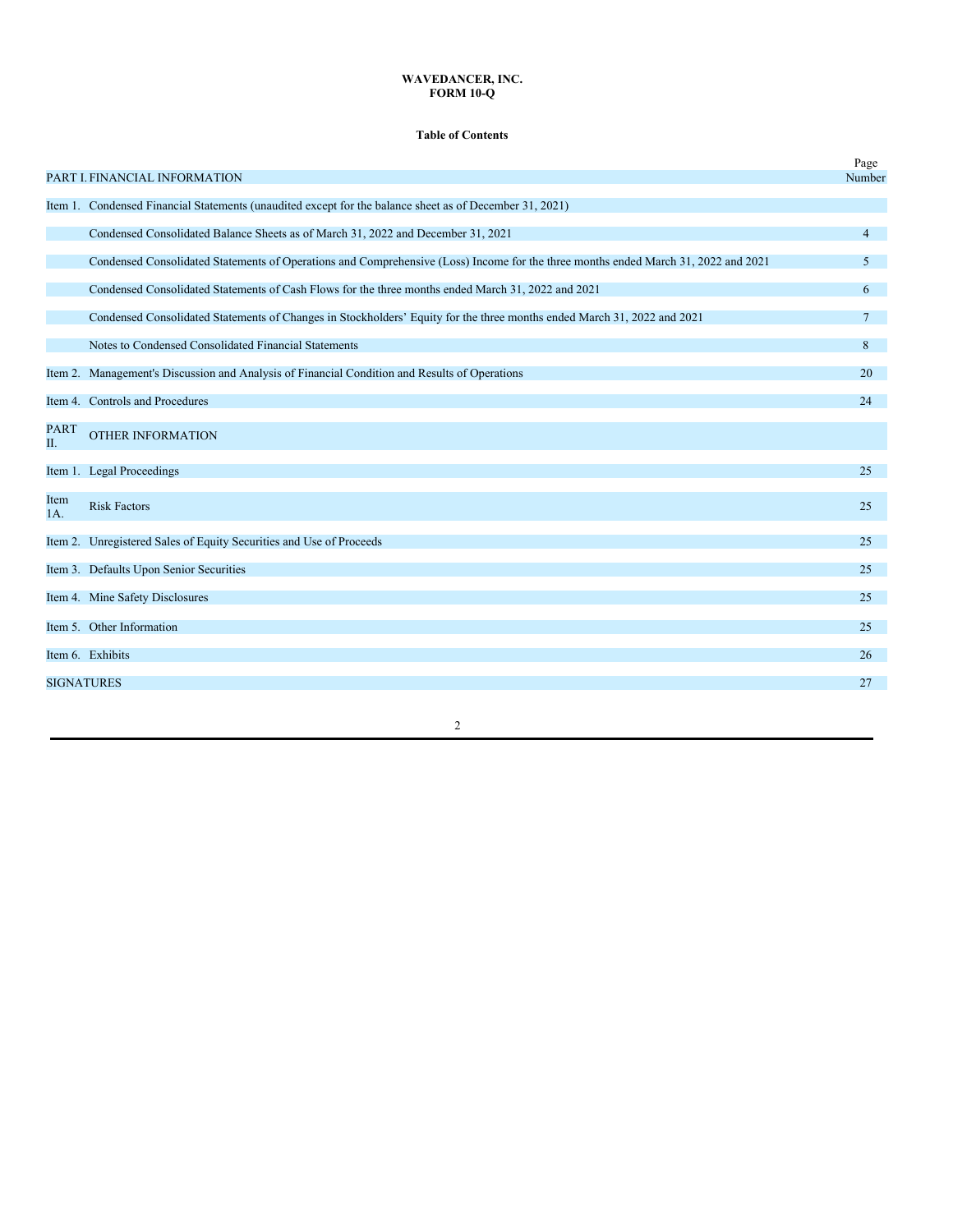**Item 1. Financial Statements**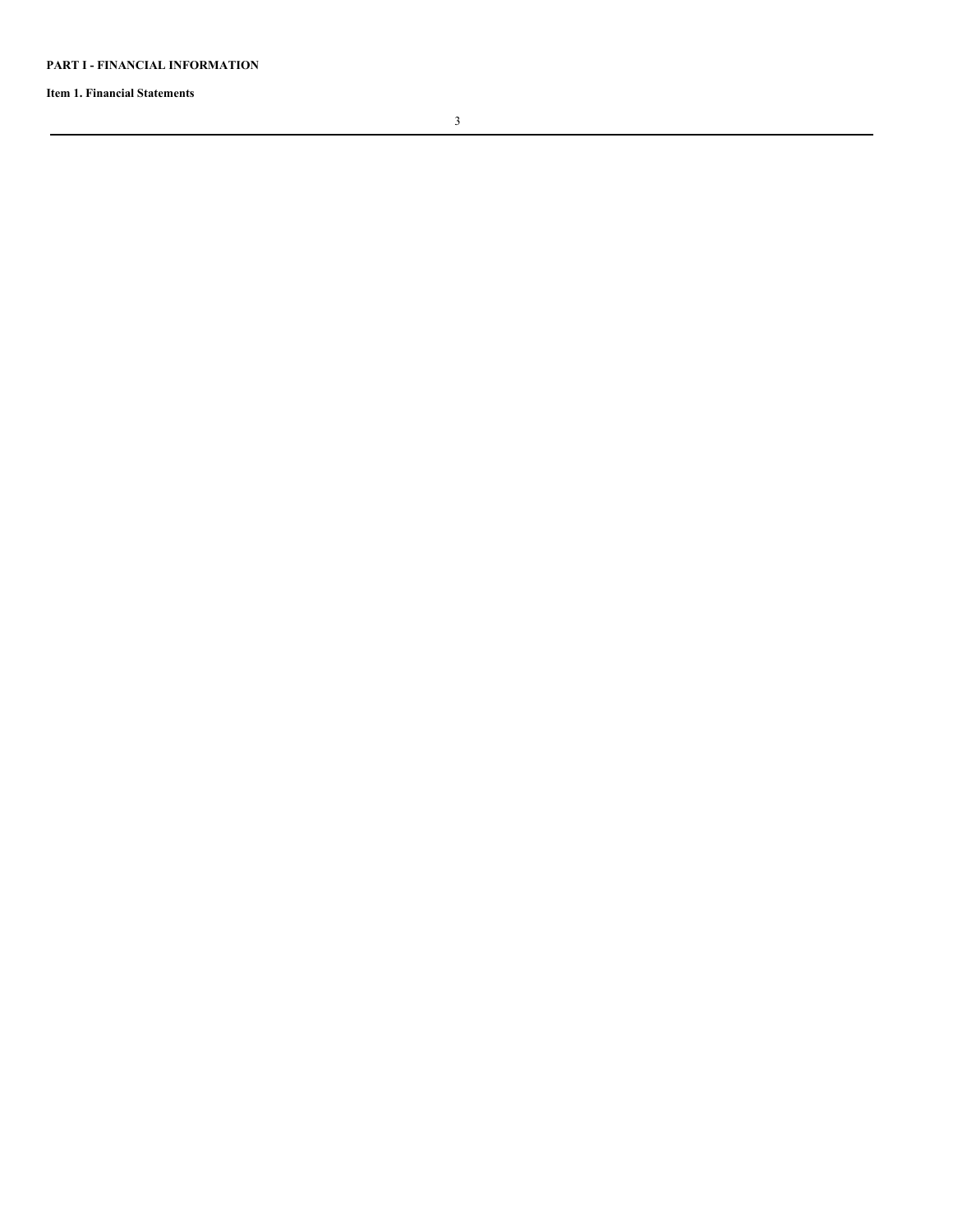#### **WAVEDANCER, INC. CONDENSED CONSOLIDATED BALANCE SHEETS (Unaudited)**

|                                                                                                     |             | March 31, 2022 | December 31, 2021 |            |  |
|-----------------------------------------------------------------------------------------------------|-------------|----------------|-------------------|------------|--|
| <b>ASSETS</b>                                                                                       |             |                |                   |            |  |
| Current assets                                                                                      |             |                |                   |            |  |
| Cash and cash equivalents                                                                           | $\mathbf S$ | 2,999,201      | $\mathbf S$       | 4,931,302  |  |
| Accounts receivable                                                                                 |             | 1,672,072      |                   | 1,664,862  |  |
| Prepaid expenses and other current assets                                                           |             | 458,719        |                   | 276,990    |  |
| Total current assets                                                                                |             | 5,129,992      |                   | 6,873,154  |  |
|                                                                                                     |             |                |                   |            |  |
|                                                                                                     |             |                |                   |            |  |
| Intangible assets, net of accumulated amortization of \$550,925 and \$201,032                       |             | 7,699,075      |                   | 8,048,968  |  |
| Goodwill                                                                                            |             | 7,585,269      |                   | 7,585,269  |  |
| Right-of-use operating lease asset                                                                  |             | 627,977        |                   | 672,896    |  |
| Property and equipment, net of accumulated depreciation and amortization of \$361,338 and \$347,886 |             | 103,577        |                   | 105,256    |  |
| Other assets                                                                                        |             | 77,100         |                   | 77,100     |  |
| <b>Total assets</b>                                                                                 | \$          | 21,222,990     | \$                | 23,362,643 |  |
|                                                                                                     |             |                |                   |            |  |
| <b>LIABILITIES AND STOCKHOLDERS' EQUITY</b>                                                         |             |                |                   |            |  |
| <b>Current liabilities</b>                                                                          |             |                |                   |            |  |
| Accounts payable                                                                                    | \$          | 302,323        | <sup>S</sup>      | 650,499    |  |
| Accrued payroll and related liabilities                                                             |             | 611,497        |                   | 524,055    |  |
| Commissions payable                                                                                 |             | 250,043        |                   | 224,250    |  |
| Other accrued liabilities                                                                           |             | 816,536        |                   | 204,080    |  |
| Contract liabilities                                                                                |             | 149,692        |                   | 186,835    |  |
| Operating lease liability - current                                                                 |             | 192,128        |                   | 192,128    |  |
| Total current liabilities                                                                           |             | 2,322,219      |                   | 1,981,847  |  |
|                                                                                                     |             |                |                   |            |  |
| Operating lease liability - non-current                                                             |             | 460,505        |                   | 507,120    |  |
| Deferred income taxes                                                                               |             | 441,498        |                   | 1,167,504  |  |
| Other liabilities                                                                                   |             | 2,296,928      |                   | 2,265,000  |  |
| <b>Total liabilities</b>                                                                            |             | 5,521,150      |                   | 5,921,471  |  |
|                                                                                                     |             |                |                   |            |  |
|                                                                                                     |             |                |                   |            |  |
|                                                                                                     |             |                |                   |            |  |
| Stockholders' equity                                                                                |             |                |                   |            |  |
|                                                                                                     |             |                |                   |            |  |

| Common stock, \$0.001 par value 100,000,000 shares authorized; 18,987,313 and 18,882,313 shares issued, |              |                |
|---------------------------------------------------------------------------------------------------------|--------------|----------------|
| 17,344,697 and 17,239,697 shares outstanding as of March 31, 2022 and December 31, 2021, respectively   | 18.987       | 18.882         |
| Additional paid-in capital                                                                              | 32,128,334   | 31,789,464     |
| Accumulated deficit                                                                                     | (15,515,270) | (13, 436, 963) |
| Treasury stock, 1,642,616 shares at cost                                                                | (930,211)    | (930,211)      |
| Total stockholders' equity                                                                              | 15,701,840   | 17,441,172     |
| Total liabilities and stockholders' equity                                                              | 21.222.990   | 23.362.643     |

*The accompanying notes are an integral part of the financial statements*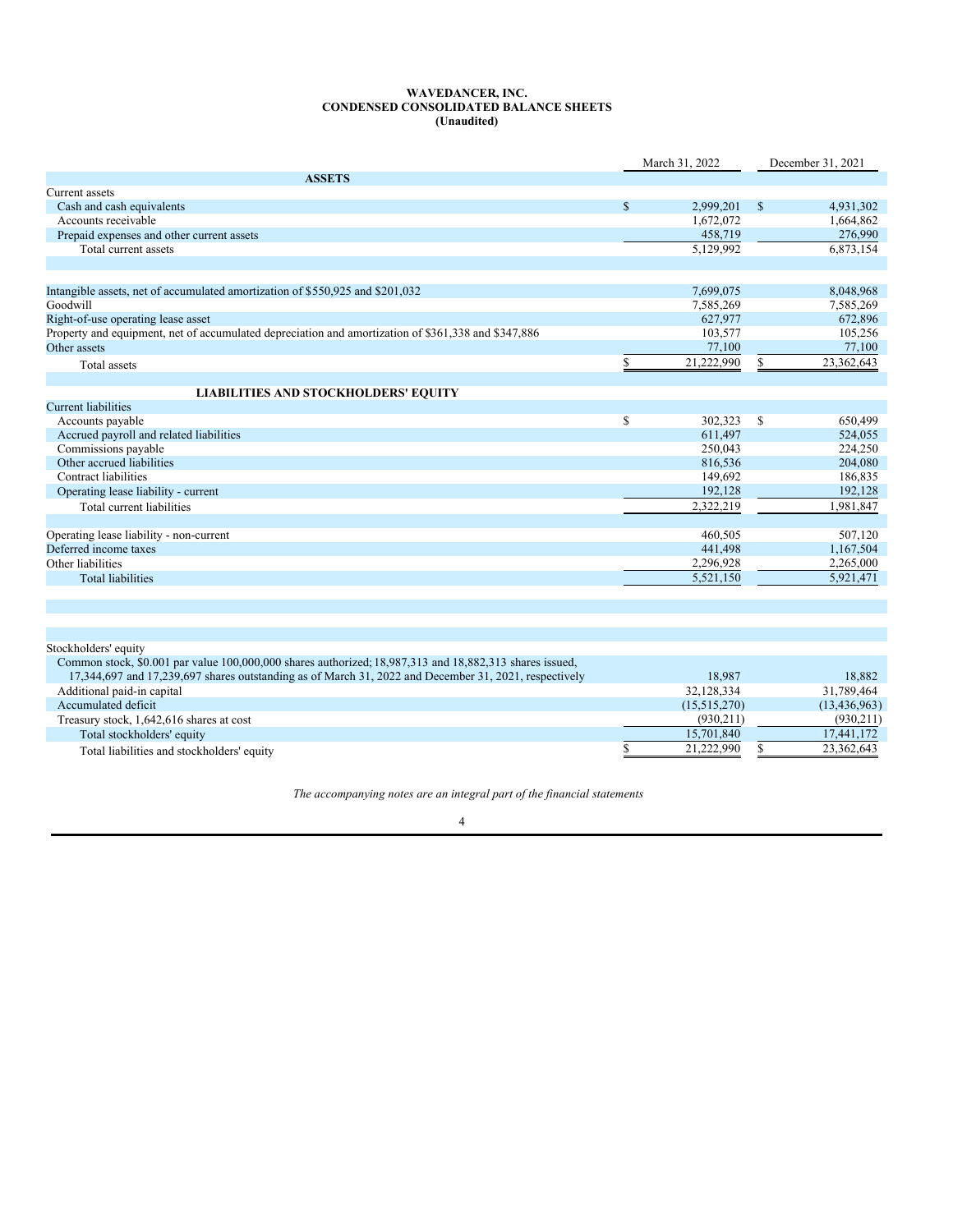### **WAVEDANCER, INC. CONDENSED CONSOLIDATED STATEMENTS OF OPERATIONS AND COMPREHENSIVE (LOSS) INCOME (Unaudited)**

|                                                 |    | Three months ended March 31, |              |            |  |  |
|-------------------------------------------------|----|------------------------------|--------------|------------|--|--|
|                                                 |    | 2022                         |              | 2021       |  |  |
| Revenues                                        |    |                              |              |            |  |  |
| Professional fees                               | \$ | 2,066,690                    | \$           | 2,439,259  |  |  |
| Software sales                                  |    | 928,822                      |              | 980,321    |  |  |
| Total revenues                                  |    | 2,995,512                    |              | 3,419,580  |  |  |
|                                                 |    |                              |              |            |  |  |
| Cost of revenues                                |    |                              |              |            |  |  |
| Cost of professional fees                       |    | 1,712,015                    |              | 1,467,699  |  |  |
| Cost of software sales                          |    | 907,432                      |              | 932,231    |  |  |
| Total cost of revenues                          |    | 2,619,447                    |              | 2,399,930  |  |  |
|                                                 |    |                              |              |            |  |  |
| Gross profit                                    |    | 376,065                      |              | 1,019,650  |  |  |
| Selling, general and administrative expenses    |    | 2,714,342                    |              | 680,250    |  |  |
| Acquisition costs                               |    | 434,702                      |              | 70,530     |  |  |
|                                                 |    |                              |              |            |  |  |
| (Loss) income from operations                   |    | (2,772,979)                  |              | 268,870    |  |  |
|                                                 |    |                              |              |            |  |  |
| Other income (expense):                         |    |                              |              |            |  |  |
| Interest expense                                |    | (19,319)                     |              | (1, 459)   |  |  |
| Other income (expense), net                     |    | (12, 015)                    |              | 3,404      |  |  |
|                                                 |    |                              |              |            |  |  |
| (Loss) income before provision for income taxes |    | (2,804,313)                  |              | 270,815    |  |  |
|                                                 |    |                              |              |            |  |  |
| Income tax benefit                              |    | (726,006)                    |              |            |  |  |
|                                                 |    |                              |              |            |  |  |
| Net (loss) income                               |    | (2,078,307)                  | S            | 270,815    |  |  |
|                                                 |    |                              |              |            |  |  |
| Comprehensive (loss) income                     |    | (2,078,307)                  | \$           | 270,815    |  |  |
|                                                 |    |                              |              |            |  |  |
| Net (loss) income per common share - basic      | \$ | (0.12)                       | \$           | 0.02       |  |  |
| Net (loss) income per common share - diluted    | S  | (0.12)                       | $\mathbb{S}$ | 0.02       |  |  |
|                                                 |    |                              |              |            |  |  |
| Weighted average common shares outstanding      |    |                              |              | 11,282,671 |  |  |
| Basic                                           |    | 17,294,808                   |              |            |  |  |
| Diluted                                         |    | 17,294,808                   |              | 12,286,216 |  |  |

*The accompanying notes are an integral part of the financial statements*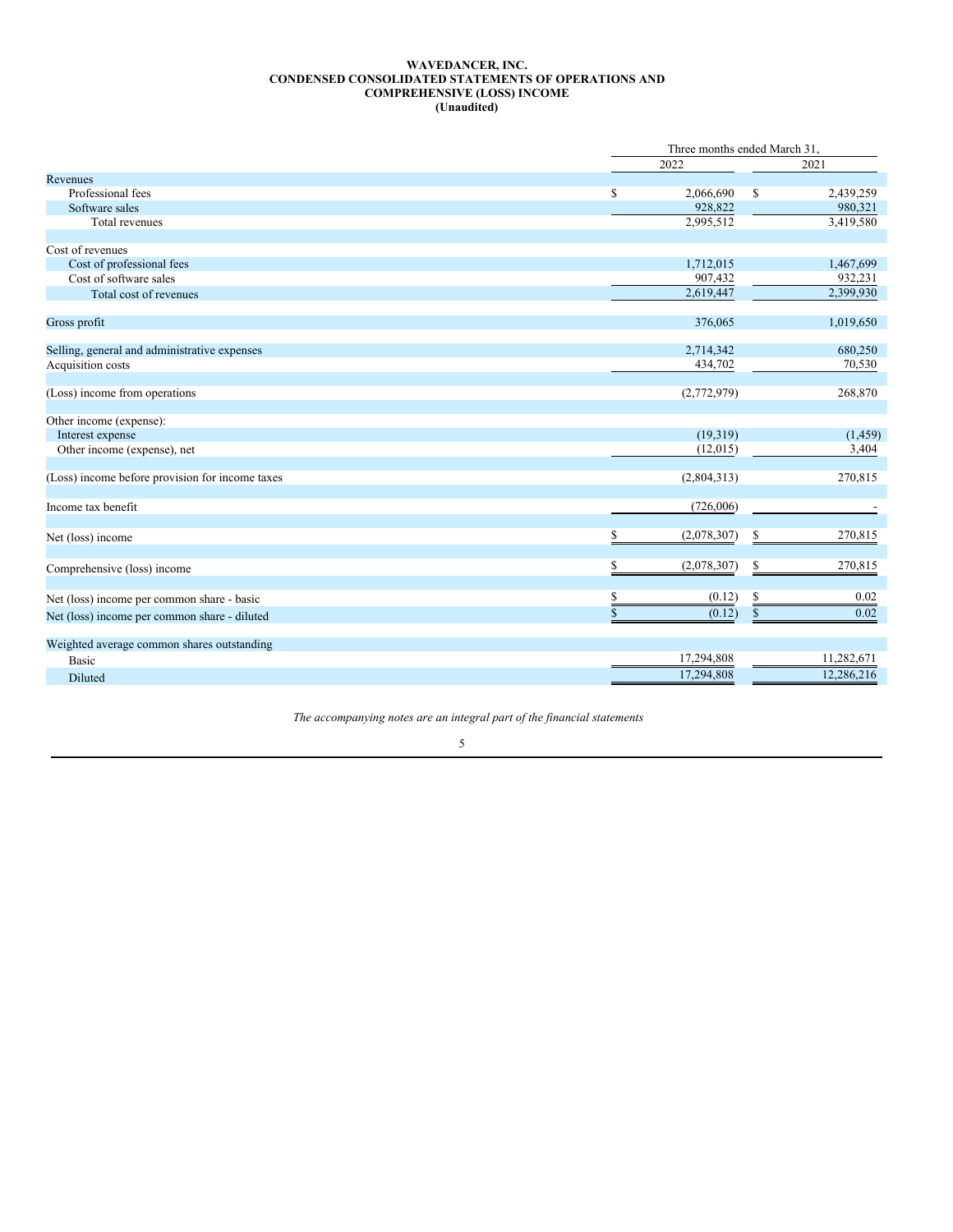#### **WAVEDANCER, INC. CONDENSED CONSOLIDATED STATEMENTS OF CASH FLOWS (Unaudited)**

|                                                                                                    | Three months ended March 31, |                 |  |  |  |
|----------------------------------------------------------------------------------------------------|------------------------------|-----------------|--|--|--|
|                                                                                                    | 2022                         | 2021            |  |  |  |
| Cash flows from operating activities:                                                              |                              |                 |  |  |  |
| Net (loss) income<br>S                                                                             | (2,078,307)                  | 270,815<br>-S   |  |  |  |
| Adjustments to reconcile net (loss) income to net cash (used in) provided by operating activities: |                              |                 |  |  |  |
| Depreciation and amortization                                                                      | 363,345                      | 5,383           |  |  |  |
| Stock-based compensation                                                                           | 312,176                      | 27,711          |  |  |  |
| Income tax benefit                                                                                 | (726,006)                    |                 |  |  |  |
| Amortization of right-of-use assets                                                                | 44,919                       | 25,494          |  |  |  |
| Non-cash interest expense                                                                          | 19,319                       |                 |  |  |  |
| Change in fair value of contingent consideration liability                                         | 12,609                       |                 |  |  |  |
| Changes in operating assets and liabilities:                                                       |                              |                 |  |  |  |
| Accounts receivable                                                                                | (7,210)                      | 256,268         |  |  |  |
| Prepaid expenses and other current assets                                                          | (181, 729)                   | 36,476          |  |  |  |
| Contract assets                                                                                    |                              | (131, 943)      |  |  |  |
| Other assets                                                                                       |                              | 33,513          |  |  |  |
| Accounts payable                                                                                   | (348, 176)                   | 88,567          |  |  |  |
| Contract liabilities                                                                               | (37, 143)                    | (491, 388)      |  |  |  |
| Accrued payroll and related liabilities and other accrued liabilities                              | 699,898                      | (25,986)        |  |  |  |
| Operating lease liability                                                                          | (46, 615)                    | (27, 232)       |  |  |  |
| Commissions payable                                                                                | 25,793                       | 95.168          |  |  |  |
| Net cash (used in) provided by operating activities                                                | (1,947,127)                  | 162,846         |  |  |  |
|                                                                                                    |                              |                 |  |  |  |
| Cash flows from investing activities                                                               |                              |                 |  |  |  |
| Acquisition of property and equipment                                                              | (11,773)                     | (4,612)         |  |  |  |
| Net cash used in investing activities                                                              | (11,773)                     | (4,612)         |  |  |  |
|                                                                                                    |                              |                 |  |  |  |
| Cash flows from financing activities                                                               |                              |                 |  |  |  |
| Borrowing under revolving line of credit                                                           |                              | 500,000         |  |  |  |
| Proceeds from issuance of stock                                                                    |                              | 495,999         |  |  |  |
| Proceeds from exercise of stock options                                                            | 26,799                       | 3,550           |  |  |  |
| Net cash provided by financing activities                                                          | 26,799                       | 999.549         |  |  |  |
|                                                                                                    |                              |                 |  |  |  |
| Net (decrease) increase in cash and cash equivalents                                               | (1,932,101)                  | 1,157,783       |  |  |  |
|                                                                                                    |                              |                 |  |  |  |
| Cash and cash equivalents, beginning of year                                                       | 4,931,302                    | 1.858.160       |  |  |  |
| \$<br>Cash and cash equivalents, end of year                                                       | 2,999,201                    | \$<br>3,015,943 |  |  |  |
| Supplemental cash flow Information                                                                 |                              |                 |  |  |  |
| \$<br>Interest paid                                                                                | 1,002                        | \$              |  |  |  |

*The accompanying notes are an integral part of the financial statements*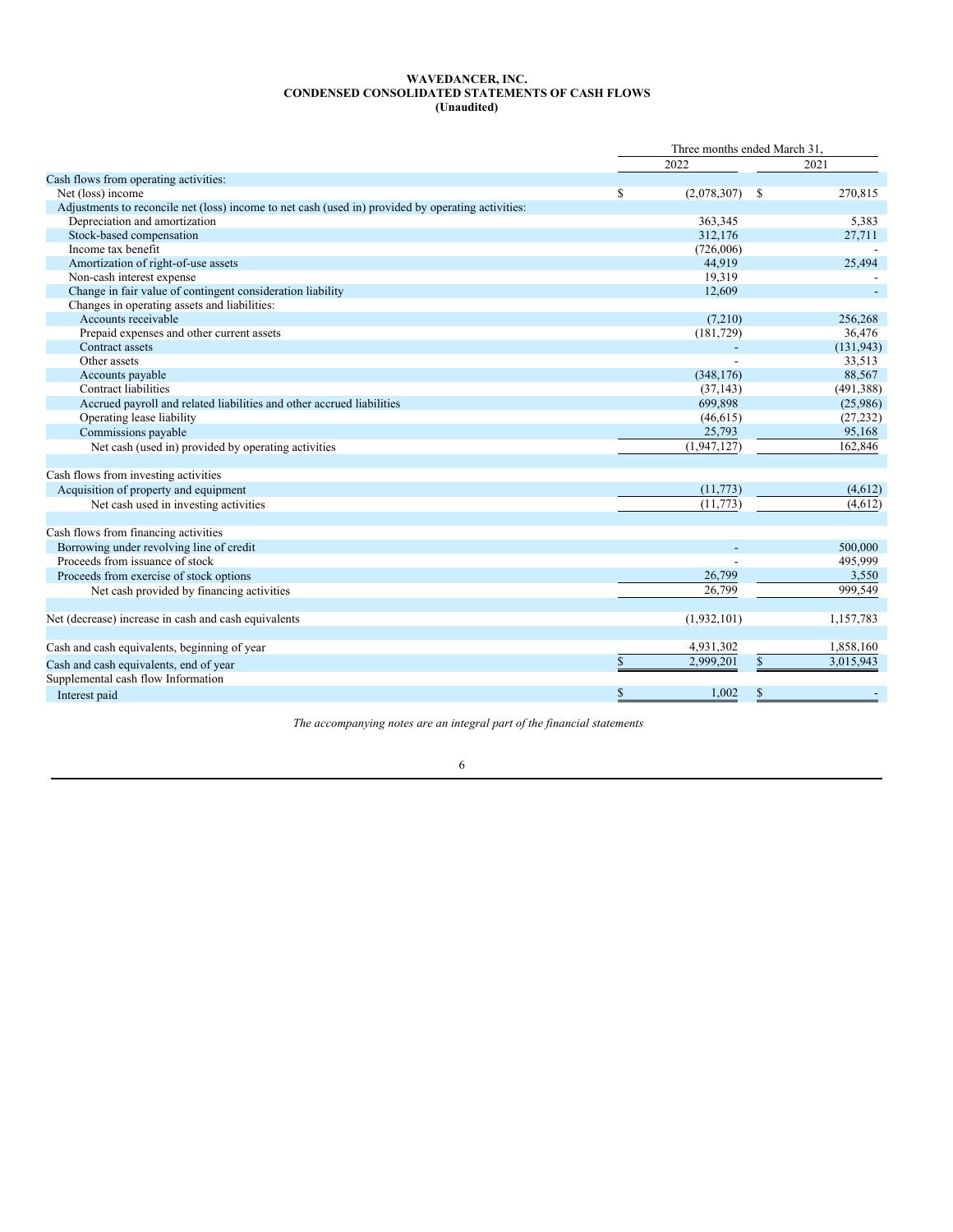### **WAVEDANCER, INC. CONDENSED CONSOLIDATED STATEMENTS OF CHANGES IN STOCKHOLDERS**' **EQUITY (Unaudited)**

|                                            | Three months ended March 31, 2022 |                          |  |            |  |                          |  |            |             |
|--------------------------------------------|-----------------------------------|--------------------------|--|------------|--|--------------------------|--|------------|-------------|
|                                            |                                   |                          |  | Additional |  |                          |  |            |             |
|                                            |                                   | Common                   |  | Paid-In    |  | Accumulated              |  | Treasury   |             |
|                                            |                                   | Stock                    |  | Capital    |  | Deficit                  |  | Stock      | Total       |
| Balances at December 31, 2021              |                                   | 18.882                   |  | 31,789,464 |  | (13.436.963)             |  | (930,211)  | 17.441.172  |
| Net loss                                   |                                   |                          |  |            |  | (2,078,307)              |  |            | (2,078,307) |
| Stock option compensation                  |                                   | $\overline{\phantom{a}}$ |  | 312,176    |  |                          |  |            | 312.176     |
| Issuance of stock from exercise of options |                                   | 105                      |  | 26.694     |  | $\overline{\phantom{a}}$ |  |            | 26,799      |
| Balances at March 31, 2022                 |                                   | 18.987                   |  | 32.128.334 |  | (15.515.270)             |  | (930, 211) | 15.701.840  |

|                                            |         |            | Three months ended March 31, 2021 |           |           |
|--------------------------------------------|---------|------------|-----------------------------------|-----------|-----------|
| Balances at December 31, 2020              | 129.043 | 14,720,065 | (12.305.514)                      | (930.211) | 1,613,383 |
| Net income                                 |         |            | 270,815                           |           | 270,815   |
| Stock option compensation                  | -       | 27.711     |                                   |           | 27.711    |
| Stock issued                               | 3,306   | 492.693    |                                   |           | 495.999   |
| Issuance of stock from exercise of options | 250     | 3.300      |                                   |           | 3,550     |
| Balances at March 31, 2021                 | 132.599 | 15.243.769 | (12,034,699)                      | (930.211) | 2,411,458 |

*The accompanying notes are an integral part of the financial statements*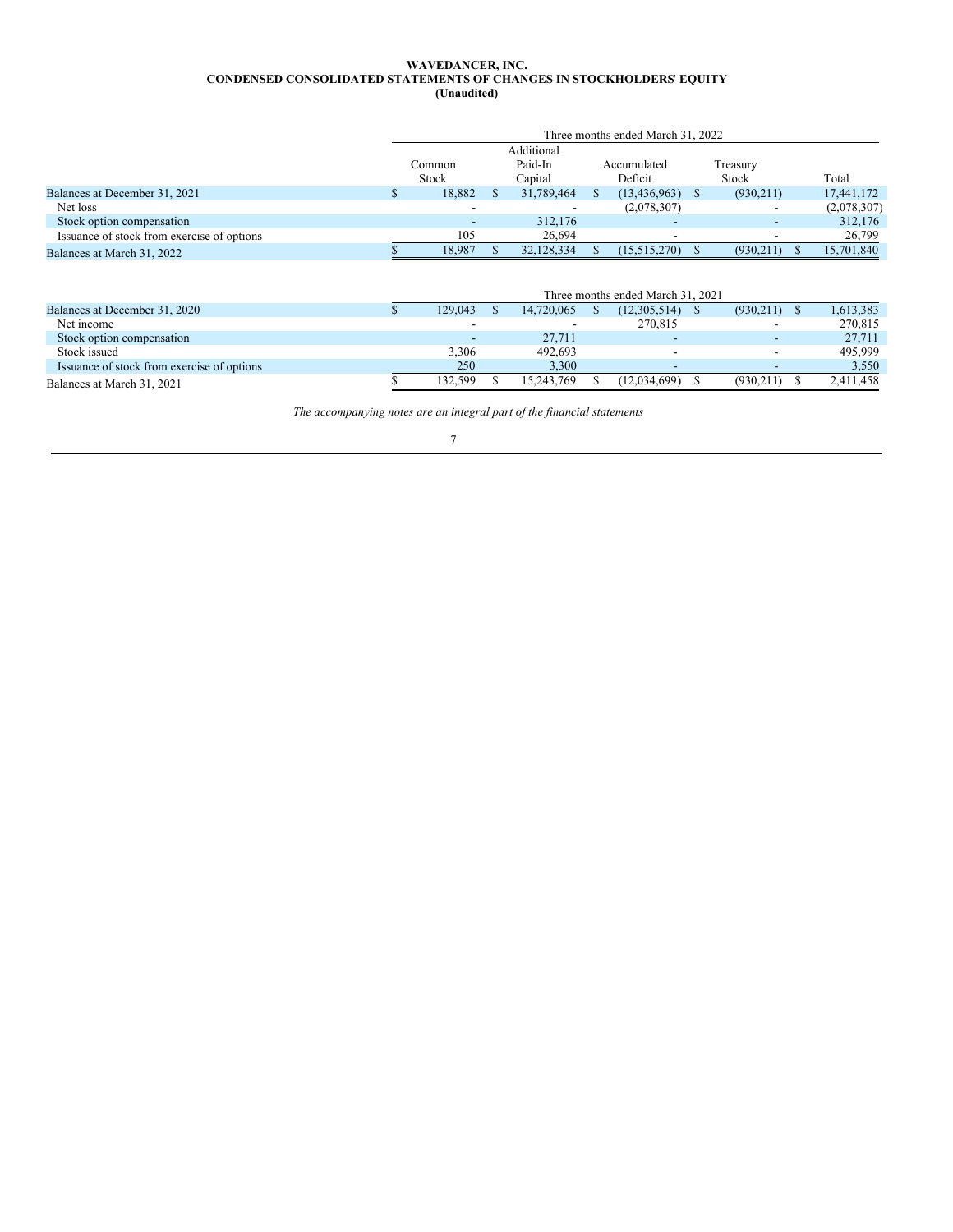## **WAVEDANCER, INC. NOTES TO CONDENSED CONSOLIDATED FINANCIAL STATEMENTS**

#### **Note 1. Summary of Significant Accounting Policies**

#### **Organization and Business**

WaveDancer, Inc. ("WaveDancer"), formerly known as Information Analysis Incorporated ("IAI"), is engaged in providing professional services to U.S. government agencies to modernize information technology services, in selling and supporting third-party software, primarily Adobe products, to U.S. government agencies, and, with our December, 2021 acquisition of Gray Matters, Inc. ("GMI" or "Gray Matters"), in providing a blockchain enabled supply chain management software solution. With the acquisition of GMI, we began implementing a strategy that will expand our offerings well beyond systems modernization services and sales of third-party software. We manage our business as a single operating unit and in one reportable segment.

#### **Unaudited Interim Condensed Consolidated Financial Statements**

The accompanying unaudited condensed consolidated financial statements ("financial statements") have been prepared in conformity with U.S. generally accepted accounting principles ("GAAP") for interim financial information and with the instructions for Form 10-Q and Article 8-03 of Regulation S-X. Accordingly, certain information and footnote disclosures normally included in financial statements prepared in accordance with GAAP have been condensed or omitted pursuant to the rules and regulations of the Securities and Exchange Commission ("SEC"). In the opinion of management, the financial statements include all adjustments necessary (which are of a normal and recurring nature) for the fair and not misleading presentation of the results of the interim periods presented. These unaudited interim condensed consolidated financial statements should be read in conjunction with the Company's audited financial statements for the year ended December 31, 2021 included in the Annual Report on Form 10-K filed by the Company with the SEC on April 12, 2022 (the "Annual Report"), as amended. The accompanying December 31, 2021, balance sheet was derived from the audited financial statements included in the Annual Report. The results of operations for any interim periods are not necessarily indicative of the results of operations for any other interim period or for a full fiscal year.

The condensed consolidated financial statements as ofMarch 31, 2022 and for the three-month period endedMarch 31, 2022 include the accounts of WaveDancer and its consolidated subsidiaries (collectively, the "Company", "we" or "our"). All significant intercompany transactions and balances have been eliminated in consolidation.

There have been no changes in the Company's significant accounting policies as ofMarch 31, 2022, as compared to the significant accounting policies disclosed in Note 1, "Summary of Significant Accounting Policies" in the Company's Annual Report.

#### **Use of Estimates**

Preparation of consolidated financial statements in conformity with GAAP requires us to make estimates and assumptions that affect the amounts reported and disclosed in the financial statements and the accompanying notes. Actual results could differ materially from these estimates due to uncertainties, including the effects of COVID-19. On an ongoing basis, we evaluate our estimates, including those related to the allowance for credit losses; fair values of financial instruments, intangible assets, and goodwill; useful lives of intangible assets and property and equipment; the valuation of stock-based compensation, the valuation of deferred tax assets and liabilities; and contingent liabilities, among others. We base our estimates on assumptions, both historical and forward looking, that are believed to be reasonable, and the results of which form the basis for making judgments about the carrying values of assets and liabilities.

#### **Reclassification**

Beginning with the three months ended March 31, 2022, our condensed consolidated statement of cash flows presents separately the amortization of the right-of-use operating lease asset as a non-cash adjustment from net income and the change in the operating lease liability due to cash payments as a change in operating assets and liabilities. Previously, the net of these amounts was reported as a change in operating assets and liabilities. Amounts on the statement of cash flows for the three months ended March 31, 2021 have been reclassified to conform to the current year presentation.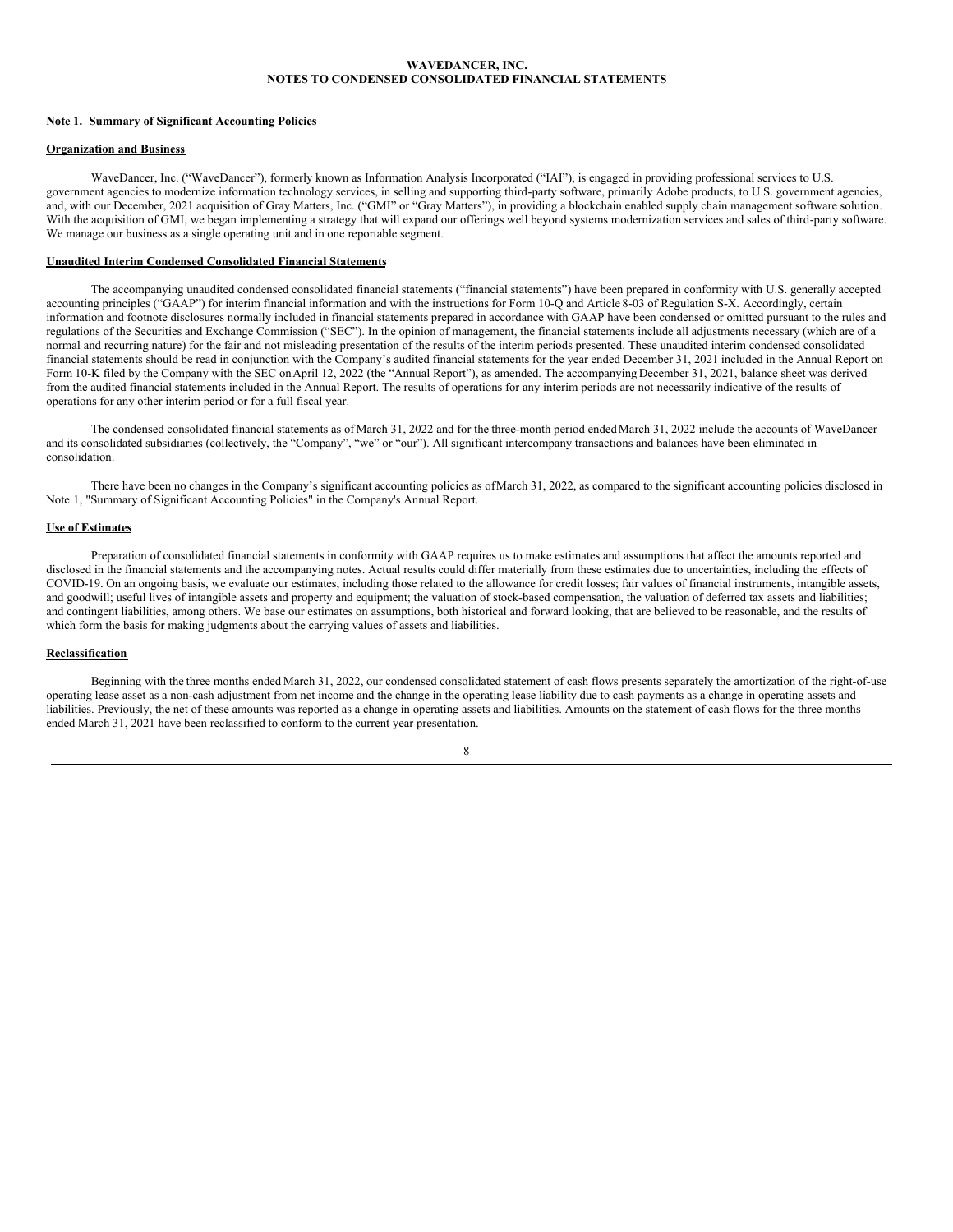## **Income Taxes**

Deferred tax assets and liabilities are computed based on the difference between the financial statement and tax basis of assets and liabilities and are measured by applying enacted tax rates and laws for the taxable years in which those differences are expected to reverse. In addition, a valuation allowance is required to be recognized if it is believed more likely than not that a deferred tax asset willnot be fully realized. Authoritative guidance prescribes a recognition threshold of more likely thannot, and a measurement attribute for all tax positions taken or expected to be taken on a tax return, in order for those positions to be recognized in the financial statements. The Company has analyzed its income tax positions using the criteria required by GAAP and concluded that as of March 31, 2022, and December 31, 2021, it has no material uncertain tax positions and no interest or penalties have been accrued.

#### **Concentration of Credit Risk**

During the three months ended March 31, 2022, the Company's prime contracts with U.S. government agencies represented 34.3% of revenue, subcontracts under federal procurements represented 65.1% of revenue, and 0.6% of revenue came from commercial and local government contracts. The terms of these contracts and subcontracts vary from single transactions to five years. One prime contract represented 27.9% of revenue, and three subcontracts under federal procurements represented 26.9%, 16.0%, and 11.0% of revenue, respectively. Revenue from one prime contractor under which the Company has multiple subcontracts represented37.9% of the Company's revenue in aggregate.

During the three months ended March 31, 2021, the Company's prime contracts with U.S. government agencies represented 41.1% of revenue, subcontracts under federal procurements represented 57.6% of revenue, and 1.3% of revenue came from commercial contracts. The terms of these contracts and subcontracts vary from single transactions to five years. Within this group of prime contracts with U.S. government agencies,one software sales contract generated 23.6% of our revenue and one professional fee contract generated 10.6% of our revenue. One subcontract under a federal procurement generated 39.8% of our revenue, and all subcontracts under that prime contractor collectively generated 49.4% of our revenue.

The Company sold third-party software and maintenance contracts under agreements with one major supplier, accounting for 30.5% and 27.4% of total revenue during the three months ended March 31, 2022 and 2021, respectively.

As of March 31, 2022, the Company's accounts receivable included receivables fromthree subcontracts under federal procurements that represented 48.2%, 19.7%, and 10.3% of the Company's outstanding accounts receivable, respectively. Receivables fromone prime contractor under which the Company has multiple subcontracts represented 67.9% of the Company's outstanding accounts receivable in aggregate.

As of March 31, 2021, accounts receivable balances related totwo professional services subcontracts under one prime contractor for projects atone federal agency collectively represented 91.7% of our outstanding accounts receivable, and which individually represented 72.4% and 19.3%, respectively.

#### **COVID-19 Update**

While we have not experienced a significant adverse impact on our business from the pandemic as ofMarch 31, 2022, the extent to which it will impact our business and operations will depend on future developments that are uncertain. We continue to monitor the impact of the COVID-19 pandemic on our customers, partners, employees and service providers.

#### **Note 2. Revenue from Contracts with Customers**

Revenue is recognized when all of the following steps have been taken and criteria met for each contract:

Identification of the contract, or contracts, with a customer-A contract with a customer exists when (i) the Company enters into an enforceable contract with a customer that defines each party's rights regarding the goods or services to be transferred and identifies the payment terms related to these goods or services, (ii) the contract has commercial substance and the parties are committed to perform and, (iii) it determines that collection of substantially all consideration to which the Company will be entitled in exchange for goods or services that will be transferred is probable based on the customer's intent and ability to pay the promised consideration.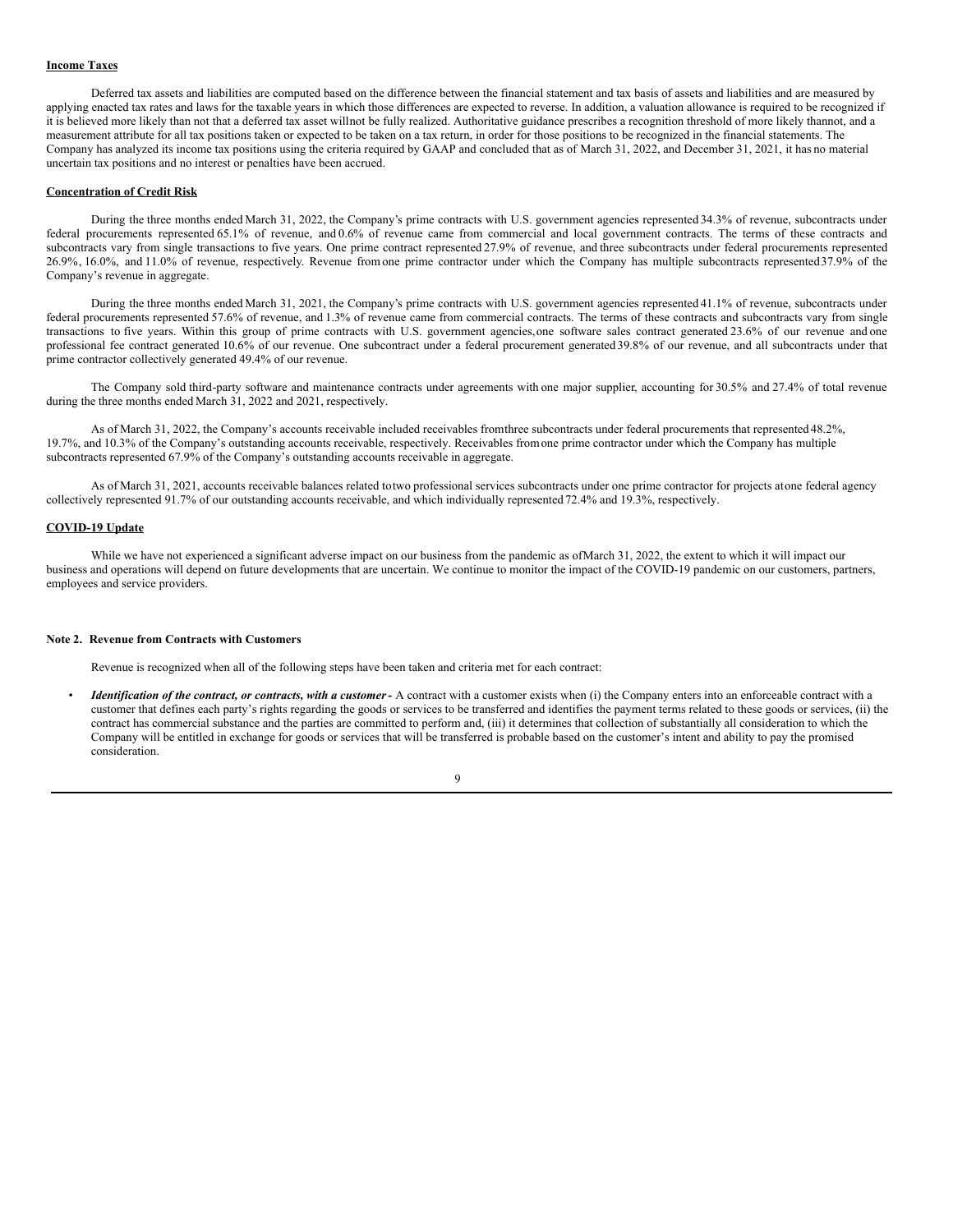- Identification of the performance obligations in the contract Performance obligations promised in a contract are identified based on the goods or services that will be transferred to the customer that are both capable of being distinct, whereby the customer can benefit from the goods or service either on its own or together with other resources that are readily available from third parties or from the Company, and are distinct in the context of the contract, whereby the transfer of the goods or services is separately identifiable from other promises in the contract. To the extent a contract includes multiple promised goods or services, the Company applies judgment to determine whether promised goods or services are capable of being distinct in the context of the contract. If these criteria are not met, the promised goods or services are accounted for as a combined performance obligation.
- *Determination of the transaction price* **-** The transaction price is determined based on the consideration to which the Company will be entitled in exchange for transferring goods or services to the customer adjusted for estimated variable consideration, if any. The Company typically estimates the transaction price impact of discounts offered to the customers for early payments on receivables or rebates based on sales target achievements. Constraints are applied when estimating variable considerations based on historical experience where applicable.
- Allocation of the transaction price to the performance obligations in the contract If the contract contains a single performance obligation, the entire transaction price is allocated to the single performance obligation. Contracts that contain multiple performance obligations require an allocation of the transaction price to each performance obligation based on a relative standalone selling price basis. The Company determines standalone selling price by taking into account available information such as historical selling prices of the performance obligation, geographic location, overall strategic pricing objective, market conditions and internally approved pricing guidelines related to the performance obligations.
- Recognition of revenue when, or as, the Company satisfies performance obligations The Company satisfies performance obligations either over time or at a point in time as discussed in further detail below. Revenue is recognized at or over the time the related performance obligation is satisfied by transferring a promised good or service to a customer.

## *Nature of Products and Services*

We generate revenue from the sales of information technology professional services, sales ofthird-party software licenses and implementation and training services, sales of third-party support and maintenance contracts based on those software products, and incentive payments received fromthird-party software suppliers for facilitating sales directly between that supplier and a customer introduced by the Company. In addition, with the GMI acquisition, we expanded our offerings to include licensing and implementation services for proprietary blockchain based SCM software. We sell through our direct relationships with end customers and under subcontractor arrangements.

Professional services are offered through several arrangements – through time and materials arrangements, fixed-price-per-unit arrangements, fixed-price arrangements, or combinations of these arrangements within individual contracts. Revenue under time and materials arrangements is recognized over time in the period the hours are worked or the expenses are incurred, as control of the benefits of the work is deemed to have passed to the customer as the work is performed. Revenue under fixed-price-per-unit arrangements is recognized at a point in time when delivery of units has occurred and units are accepted by the customer or are reasonably expected to be accepted. Generally, revenue under fixed-price arrangements and mixed arrangements is recognized either over time or at a point in time based on the allocation of transaction pricing to each identified performance obligation as control of each is transferred to the customer. For fixed-price arrangements under which documentary evidence of acceptance or receipt of deliverables is not present or withheld by the customer, the Company recognizes revenue when it has the right to invoice the customer. For fixed-price arrangements for which the Company is paid a fixed fee to make itself available to support a customer, with no predetermined deliverables to which transaction prices can be estimated or allocated, revenue is recognized ratably over time.

Third-party software licenses are classified as enterprise server-based software licenses or desktop software licenses, and desktop licenses are further classified by the type of customer and whether the licenses are bulk licenses or individual licenses. The Company's obligations as the seller for each class differ based on its reseller agreements and whether its customers are government or non-government customers. Revenue from enterprise server-based sales to either government or non-government customers is usually recognized in full at a point in time based on when the customer gains use of the full benefit of the licenses, after the licenses are implemented. If the transaction prices of the performance obligations related to implementation and customer support for the individual contract is material, these obligations are recognized separately over time, as performed. Revenue for desktop software licenses for government customers is usually recognized on a gross basis at a point in time, based on when the customer's administrative contact gains training in and beneficial use of the administrative portal. Revenue for bulk desktop software licenses for non-government customers is usually recognized on a gross basis at a point in time, based on when the customer's administrative contact gains training in and beneficial use of the administrative portal. For desktop software licenses sold on an individual license basis to non-government customers, where the Company has no obligation to the customer after the third-party makes delivery of the licenses, the Company has determined it is acting as an agent, and the Company recognizes revenue upon delivery of the licenses only for the net of the selling price and its contract costs.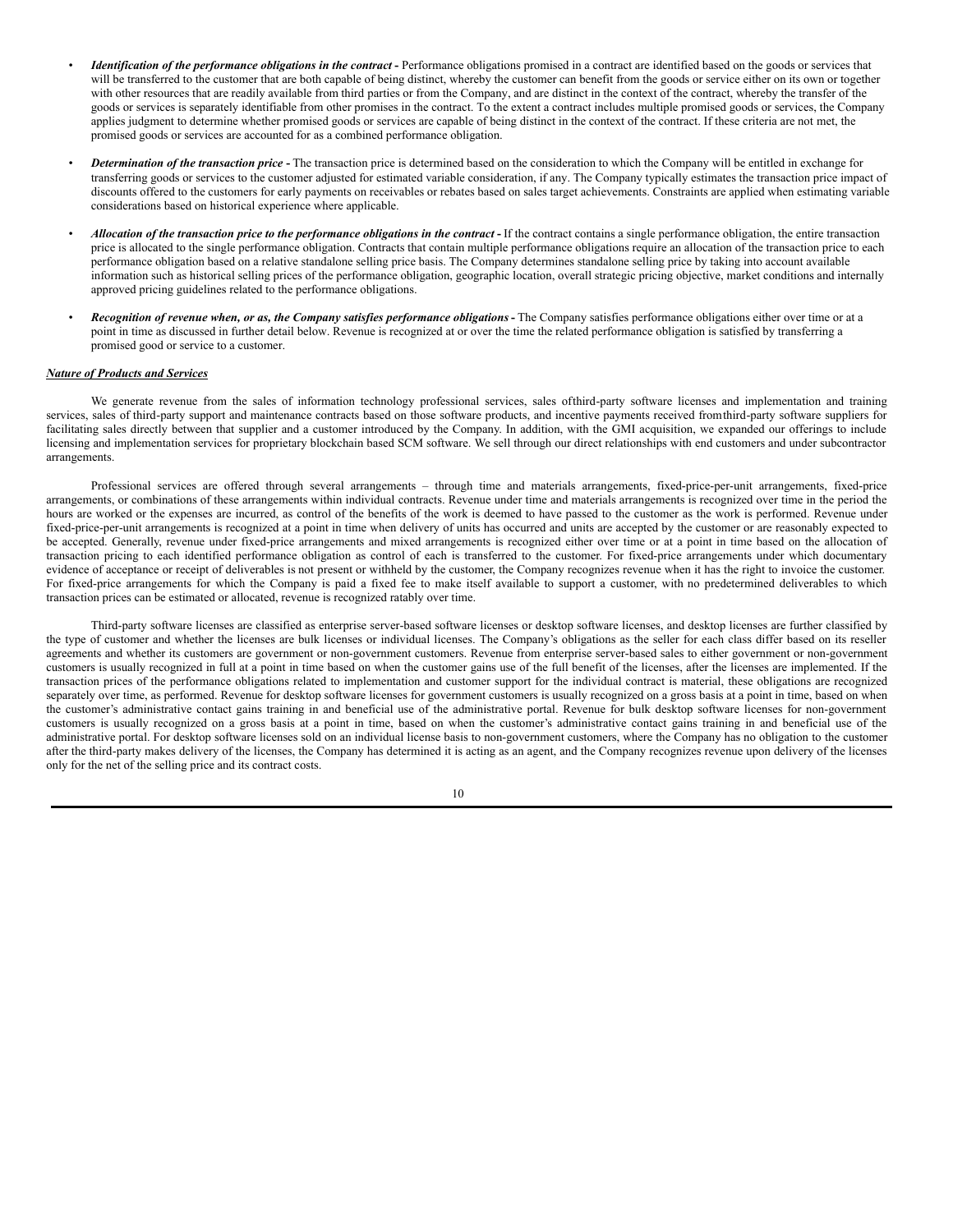Third-party support and maintenance contracts for enterprise server-based software include a performance obligation under the Company's reseller agreements for it to be the first line of support (direct support) andsecond line of support (intermediary between customer and manufacturer) to the customer. Because of the support performance obligations, and because the amount of support is not estimable, the Company recognizes revenue ratably over time as it makes itself available to provide the support.

Incentive payments are received under reseller agreements with software manufacturers and suppliers where the Company introduces and courts a customer, but the sale occurs directly between the customer and the supplier or between the customer and the manufacturer. Since the transfer of control of the licenses cannot be measured from outside of these transactions, revenue is recognized when payment from the manufacturer or supplier is received.

#### *Disaggregation of Revenue from Contracts with Customers*

|                                |  | 2022      |             |  | 2021      |            |
|--------------------------------|--|-----------|-------------|--|-----------|------------|
| Contract Type                  |  | Amount    | Percentage  |  | Amount    | Percentage |
| Services time & materials      |  | 1,912,996 | $64.0\%$ \$ |  | 1,966,129 | 57.5%      |
| Services fixed price over time |  | 51.154    | $1.7\%$     |  | 16.800    | $0.5\%$    |
| Services combination           |  | 9.000     | $0.3\%$     |  | 409,870   | $12.0\%$   |
| Services fixed price per unit  |  | 93.540    | $3.1\%$     |  | 46,460    | $1.4\%$    |
| Third-party software           |  | 863,038   | 28.7%       |  | 920,695   | 26.9%      |
| Software support & maintenance |  | 49.169    | 1.6%        |  | 16.939    | $0.5\%$    |
| Incentive payments             |  | 16,615    | $0.6\%$     |  | 42,687    | $1.2\%$    |
| Total revenue                  |  | 2,995,512 | $100.0\%$   |  | 3,419,580 | $100.0\%$  |

## *Contract Balances*

## *Accounts Receivable*

Trade accounts receivable are recorded at the billable amount where the Company has the unconditional right to bill, net of allowances for doubtful accounts. The allowance for doubtful accounts is based on the Company's assessment of the collectability of accounts. Management regularly reviews the adequacy of the allowance for doubtful accounts by considering the age of each outstanding invoice, each customer's expected ability to pay and collection history, when applicable, to determine whether a specific allowance is appropriate. Accounts receivable deemed uncollectible are charged against the allowance for doubtful accounts when identified. There were no such allowances recognized as of March 31, 2022 and December 31, 2021.

Accounts receivable as of March 31, 2022 and December 31, 2021, consist of the following:

|                           | March 31,<br>2022 | December 31,<br>2021 |  |  |
|---------------------------|-------------------|----------------------|--|--|
| Billed federal government | 1.625.138         | 1.594.473            |  |  |
| Unbilled receivables      | 46.934            | 70.389               |  |  |
| Accounts receivable       | 1.672.072         | .664.862             |  |  |

Billed receivables from the federal government include amounts due from both prime contracts and subcontracts where the federal government is the end customer.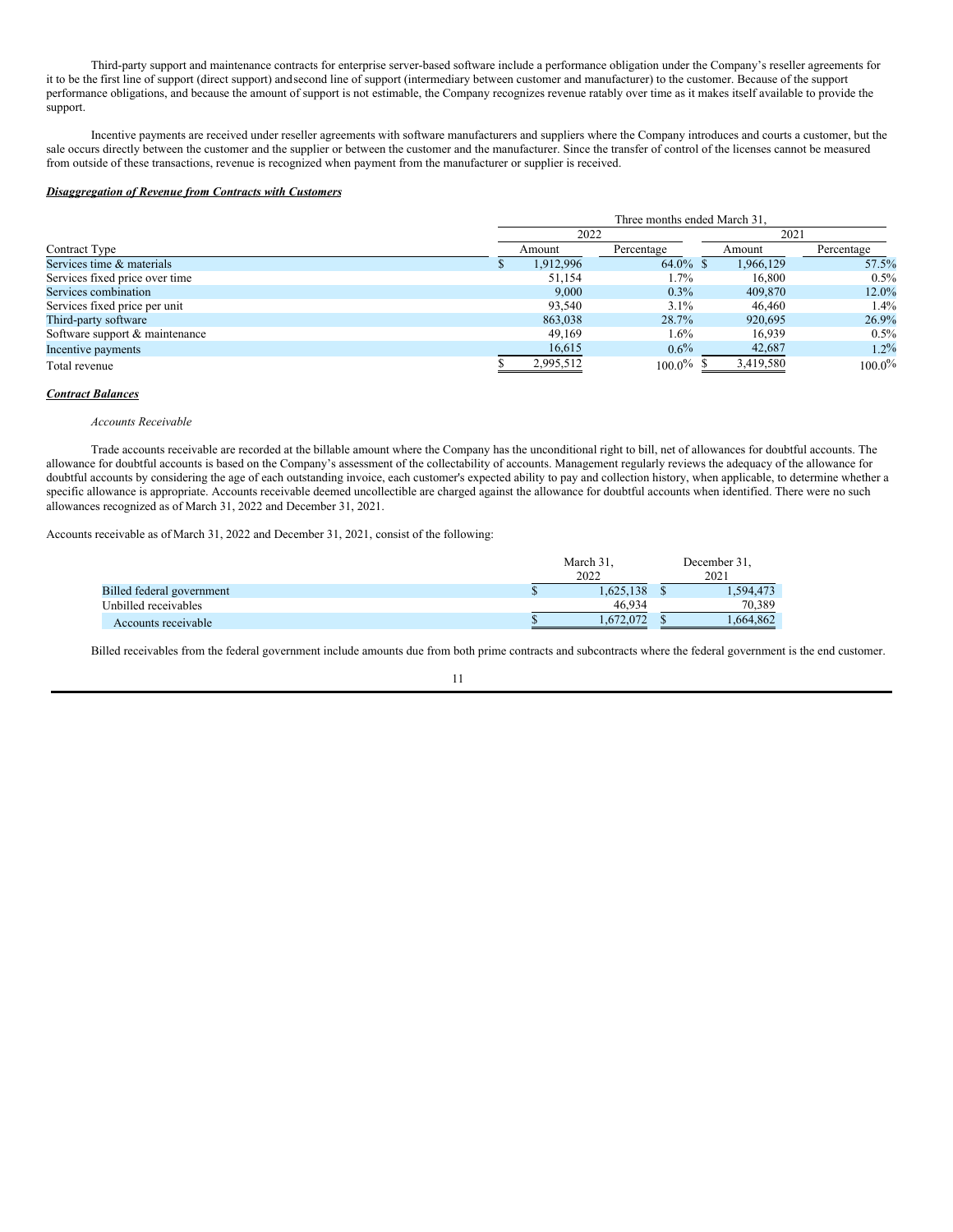## *Contract Assets*

Contract assets consist of assets resulting when revenue recognized exceeds the amount billed or billable to the customer due to allocation of transaction price, and of amounts withheld from payment of invoices as a financing component of a contract. There were no amounts recorded to contract assets as ofMarch 31, 2022 or December 31, 2021. Changes in contract assets balances in the three months ended March 31, 2021, were as follows:

| Balance as of December 31, 2020 | 210.688 |
|---------------------------------|---------|
| Contract assets added           | 131.943 |
| Balance as of March 31, 2021    | 342.631 |

*Contract Liabilities*

Contract liabilities consist of amounts that have been invoiced and for which the Company has the right to bill, but that havenot been recognized as revenue because the related goods or services have not been transferred. Changes in contracts liabilities balances in the three months ended March 31, 2022 and 2021, are as follows:

| Balance as of December 31, 2021 | 186,835    |
|---------------------------------|------------|
| Contract liabilities added      | 19,280     |
| Revenue recognized              | (56, 423)  |
| Balance as of March 31, 2022    | 149,692    |
|                                 |            |
| Balance as of December 31, 2020 | 946,884    |
| Contract liabilities added      | 93.934     |
| Revenue recognized              | (585, 322) |
| Balance as of March 31, 2021    | 455,496    |
|                                 |            |

Revenues recognized during the three months ended March 31, 2022 and 2021, from the balances as of December 31, 2021 and 2020, were \$56,423 and \$492,494, respectively.

#### *Costs to Obtain or Fulfill a Contract*

When applicable, the Company recognizes an asset related to the costs incurred to obtain a contract only if it expects to recover those costs and it would ot have incurred those costs if the contract had not been obtained. The Company recognizes an asset from the costs incurred to fulfill a contract if the costs (i) are specifically identifiable to a contract, (ii) enhance resources that will be used in satisfying performance obligations in future and (iii) are expected to be recovered. There were no such assets as of March 31, 2022, and December 31, 2021. When incurred, these costs are amortized ratably over the periods of the contracts to which those costs apply.

## *Deferred Costs of Revenue*

Deferred costs of revenue consist of the costs ofthird-party support and maintenance contracts for enterprise server-based software. These costs are reported under the prepaid expenses and other current assets caption on the Company's condensed consolidated balance sheets. The Company recognizes these direct costs ratably over time as it makes itself available to provide its performance obligation for software support, commensurate with its recognition of revenue. Changes in deferred costs of revenue balances in the three months ended March 31, 2022 and 2021, are as follows:

| Balance as of December 31, 2021 | 154.218  |
|---------------------------------|----------|
| Deferred costs added            | 2.800    |
| Deferred costs expensed         | (55.362) |
| Balance as of March 31, 2022    | 101.656  |
|                                 |          |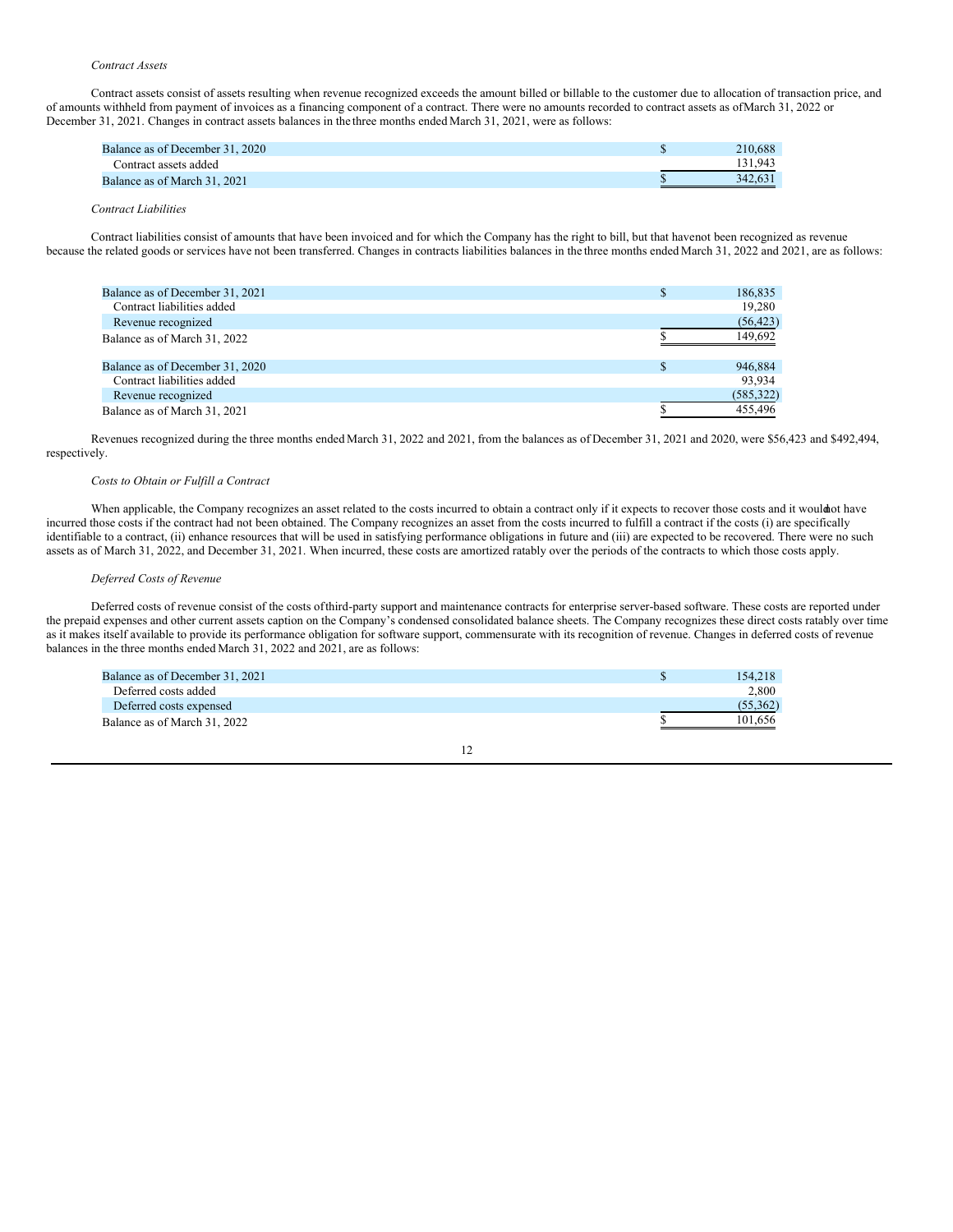| Balance as of December 31, 2020 | 89,068   |
|---------------------------------|----------|
| Deferred costs added            | 17.406   |
| Deferred costs expensed         | (75.223) |
| Balance as of March 31, 2021    | 31.25    |

## **Note 3. Leases**

The Company hastwo significant operating leases, one for its headquarters offices in Fairfax, Virginia andone for additional office space in Annapolis, Maryland. The leases both commenced in 2021 and have original lease terms ranging from 37 to 67 months and rental rates escalate by approximately 2.5% annually under both leases. The Company determines if an arrangement is a lease at inception. Operating leases are included in right-of-use operating lease assets and operating lease liabilities in the Company's condensed consolidated balance sheets as of March 31, 2022 and December 31, 2021.

As of March 31, 2022 and December 31, 2021, the Company does not have any sales-type or direct financing leases.

The Company's operating lease asset represents its right to use an underlying asset for the lease term and lease liabilities represent its obligation to make lease payments arising from the lease. Operating lease assets and liabilities are recognized at the commencement date based on the present value of lease payments over the lease term. Since the lease does not provide an implicit rate, the Company uses its incremental borrowing rate based on the information available at commencement date in determining the present value of lease payments. The operating lease asset also includes any lease payments made and excludes lease incentives. Lease expense for lease payments is recognized on a straight-line basis over the lease term. The Company's lease agreement includes rental payments escalating annually for inflation at a fixed rate. These payments are included in the initial measurement of the operating lease liability and operating lease asset. The Company does not have any rental payments which are based on a change in an index or a rate that can be considered variable lease payments, which would be expensed as incurred.

The Company's lease agreements do not contain any material residual value guarantees or material restrictions or covenants.

The Company does not sublease any real estate to third parties.

As of March 31, 2022, our two operating leases had a weighted average remaining lease term of 42 months and a weighted average discount rate of4.5%. Future lease payments under operating leases as of March 31, 2022 were as follows:

| Remainder of 2022                  | S | 168,042  |
|------------------------------------|---|----------|
| 2023                               |   | 228,862  |
| 2024                               |   | 174,721  |
| 2025                               |   | 74,804   |
| 2026                               |   | 70,220   |
| Total lease payments               |   | 716,649  |
| Less: discount                     |   | (64,016) |
| Present value of lease liabilities |   | 652,633  |

The total expense incurred related to its operating leases was \$5,414 and \$26,122 for the three months ended March 31, 2022 and 2021, respectively, and is included in selling, general and administrative expenses on the condensed consolidated statements of operations.

#### **Note 4. Fair Value Measurements**

The Company defines fair value as the exchange price that would be received for an asset or paid to transfer a liability (an exit price) in the principal or most advantageous market for the asset or liability in an orderly transaction between market participants on the measurement date. Valuation techniques used to measure fair value must maximize the use of observable inputs and minimize the use of unobservable inputs. The standard describes a fair value hierarchy based on three levels of inputs, of which the first two are considered observable and the last unobservable, thatmay be used to measure fair value which are the following:

- Level 1—Quoted prices in active markets for identical assets or liabilities;
- 13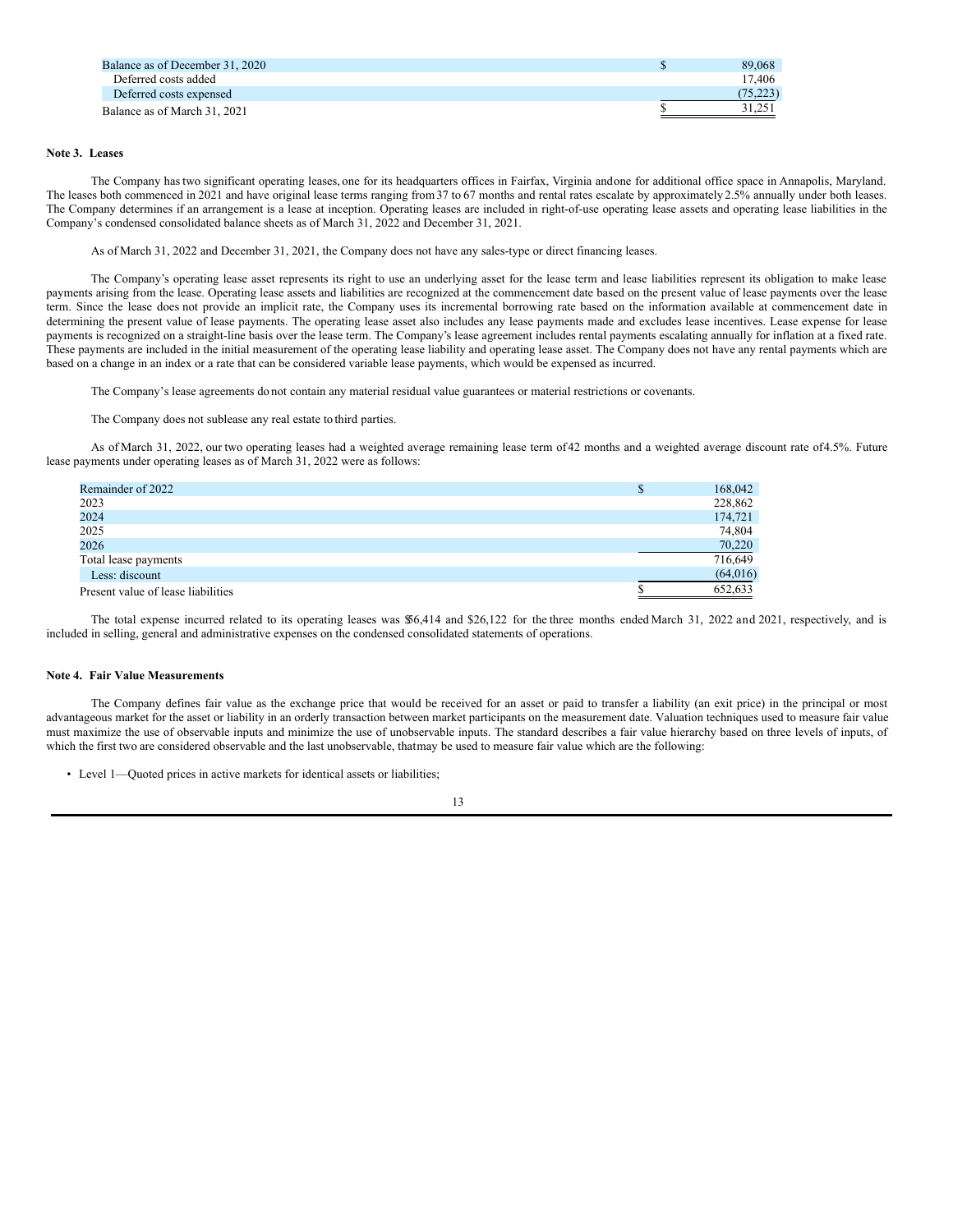- Level 2—Inputs other than Level 1 that are observable, either directly or indirectly, such as quoted prices for similar assets or liabilities, quoted prices in markets that are not active or other inputs that are observable or can be corroborated by observable market data for substantially the full term of the assets or liabilities; and
- Level 3—Unobservable inputs that are supported by little orno market activity and that are significant to the fair value of the assets or liabilities.

The following table represents the fair value hierarchy for the Company's financial instruments measured at fair value on a recurring basis as ofMarch 31, 2022 and December 31, 2021:

|                                        |   | March 31, 2022           |              |                          |   |            |    |           |
|----------------------------------------|---|--------------------------|--------------|--------------------------|---|------------|----|-----------|
|                                        |   | Level 1                  |              | Level 2                  |   | Level 3    |    | Total     |
| Cash equivalents:                      |   |                          |              |                          |   |            |    |           |
| Money market funds                     | S | 151,231                  | <sup>S</sup> | $\sim$                   | S | $\sim 100$ | S  | 151,231   |
| Other liabilities:                     |   |                          |              |                          |   |            |    |           |
| Fair value of contingent consideration | S | $\sim$                   | S            | $\overline{\phantom{0}}$ | S | 942,609    | -S | 942,609   |
|                                        |   |                          |              |                          |   |            |    |           |
|                                        |   |                          |              |                          |   |            |    |           |
|                                        |   |                          |              | December 31, 2021        |   |            |    |           |
|                                        |   | Level 1                  |              | Level 2                  |   | Level 3    |    | Total     |
| Cash equivalents:                      |   |                          |              |                          |   |            |    |           |
| Money market funds                     | S | 1,600,663                | <sup>S</sup> | $\sim$                   | S | $\sim$     | -S | 1,660,663 |
| Other liabilities:                     |   |                          |              |                          |   |            |    |           |
| Fair value of contingent consideration | ¢ | $\overline{\phantom{0}}$ | S            | $\overline{\phantom{a}}$ | S | 930,000    | -S | 930,000   |

The following table is a rollforward of the Level 3 fair value measurements.

| Fair value of contingent consideration: |         |
|-----------------------------------------|---------|
| December 31, 2021                       | 930,000 |
| Change in fair value                    | 12.609  |
| March 31, 2022                          | 942.609 |

The change in fair value of contingent consideration is included in other income (expense) on the condensed consolidated statement of operations. There wereno unrealized gains or losses included in income for the three months ended March 31, 2022.

#### **Note 5. Acquisitions**

### *Tellenger, Inc.*

On April 7, 2021, the Company purchased all of the issued and outstanding shares of stock of Tellenger, Inc. ("Tellenger"). Tellenger is primarily engaged in providing professional services related to cybersecurity, cloud computing, and data analytics. Tellenger's customers include U.S. government agencies, either as a prime contractor or sub-contractor, as well as several national not-for-profit organizations. The purchase price of \$2,515,357 was paid with \$2,315,357 of cash and 68,264 shares of Company common shares valued at \$200,000 as of the transaction closing date. The value of the shares was determined by the closing price as of the transaction date. Goodwill is attributable to human capital related intangible assets like the value of the acquired assembled workforce and strategic and enterprise related intangible assets including growth opportunities that are not reportable separately from goodwill. Goodwill also arises from recognizing deferred tax liabilities from intangible assets that are amortizable for financial reporting but not for income tax purposes. The transaction didnot result in a step-up in tax basis and neither the intangible assets nor goodwill recorded for financial reporting purposes results in deductible amortization for tax purposes. The purchase price for Tellenger has been allocated as follows: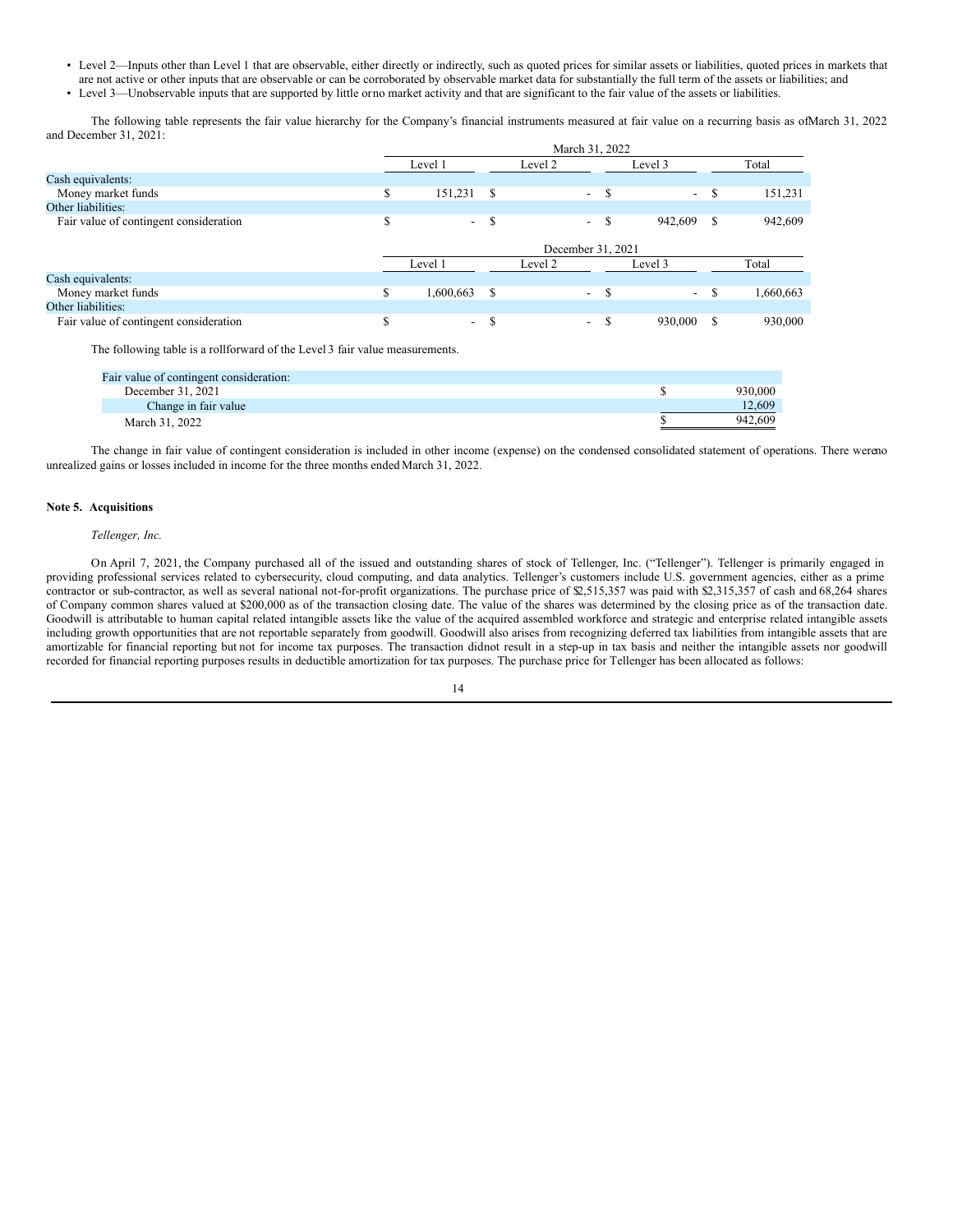|                                                | Useful  |            |                                                    |
|------------------------------------------------|---------|------------|----------------------------------------------------|
|                                                | Lives   |            |                                                    |
|                                                | (years) | Amounts    | Valuation Methodology                              |
| Cash                                           |         | 81,473     |                                                    |
| Accounts receivable                            |         | 611,471    |                                                    |
| Other current assets                           |         | 6,338      |                                                    |
| Intangible assets with estimated useful lives: |         |            |                                                    |
| Customer relationships                         | 8       |            | 1,090,000 Replacement cost and relief from royalty |
| Non-compete agreements                         | 3       |            | 120,000 Multi-period excess earnings               |
| Intangible assets with indefinite lives:       |         |            |                                                    |
| Trade names                                    |         | 280,000    |                                                    |
| Goodwill                                       |         | 785,000    |                                                    |
| Total assets acquired                          |         | 2,974,282  |                                                    |
| <b>Current liabilities</b>                     |         | (458, 925) |                                                    |
| Net assets acquired                            |         | 2,515,357  |                                                    |

*Gray Matters, Inc.*

On December 10, 2021, the Company purchased all the issued and outstanding shares of Gray Matters, Inc. ("GMI" or "Gray Matters"). GMI provides supply chain management software designed to aggregate customer data into a single, interconnected, blockchain secured framework. The purchase price of \$11,005,100 comprises the following:

| Net cash consideration                 | 7.240.100  |
|----------------------------------------|------------|
| Buyer common stock                     | 1.500.000  |
| Fair value of deferred consideration   | 1.335,000  |
| Fair value of contingent consideration | 930,000    |
| Total                                  | 11.005.100 |

Common stock consideration consisted of436,481 shares of WaveDancer common stock valued at \$1,500,000 as of the transaction closing date. The deferred consideration of \$1,335,000 is the estimated present value as of the closing date of the \$1,500,000 cash payment due to the selling shareholder of GMI (the "Seller") on the second anniversary of the acquisition. We applied a discount rate of 6% reflecting our recent secured borrowing rate adjusted to include a premium for the unsecured status of the deferred consideration liability. Accretion of the liability will be recorded as interest expense. For the three months ended March 31, 2022, we recorded \$19,319 of interest expense. Contingent consideration has been estimated using a probability weighted average of possible outcomes, discounted to its net present value as of the acquisition date. We identified the set of possible outcomes and assigned probabilities to each by applying management judgment to the assumptions underlying the projections of 2022 revenue and gross profit. Under the terms of the purchase agreement, the Seller is eligible to receive fromzero up to \$4,000,000 of additional consideration, payable in cash, based on the amounts of revenue and gross profit achieved by GMI during the period from the acquisition date through December 31, 2022. We estimated that the outcomes to apply a probability weighting to range from \$500,000 to \$1,500,000, with an outcome of \$1,000,000 given the highest probability weighting. The undiscounted probability weighted outcome was determined to be \$1,000,000 and was discounted back to its present value of \$930,000 as of December 31, 2021. We applied a discount rate of 6% reflecting our recent secured borrowing rate adjusted to include a premium for the unsecured status of the contingent consideration liability. The contingent consideration liability will be remeasured at fair value at the end of each reporting period and reported in the consolidated statements of operations until the liability is settled. We remeasured the contingent consideration liability as of March 31, 2022 and determined the undiscounted probability weighted outcome remains \$1,000,000. We have calculated a final adjustment to net working capital due from the Seller, who is now an executive of WaveDancer, in the amount of \$58,681 and have reflected that amount in other assets on the consolidated balance sheets as of March 31, 2022 and December 31, 2021.

On May 12, 2022, the Company and Seller agreed to extend the settlement dates for the contingent consideration liability and the final adjustment to net working capital to December 10, 2023, which coincides with the due date of the deferred consideration. The deferred consideration and contingent consideration liabilities are classified as other liabilities on the condensed consolidated balance sheets and total \$2,296,928 and \$2,265,000 as of March 31, 2022 and December 31, 2021.

Goodwill is attributable to human capital related intangible assets like the value of the acquired assembled workforce and strategic and enterprise related intangible assets including growth opportunities that are not reportable separately from goodwill. Goodwill also arises from recognizing deferred tax liabilities from recording in the purchase accounting intangible assets that are amortizable for financial reporting but not for income tax purposes. The transaction didnot result in a step-up in tax basis and the Company will carry over the legacy tax basis of \$0 for all intangibles. Neither the intangible assets nor goodwill recorded for financial reporting purposes will generate deductible amortization for tax purposes.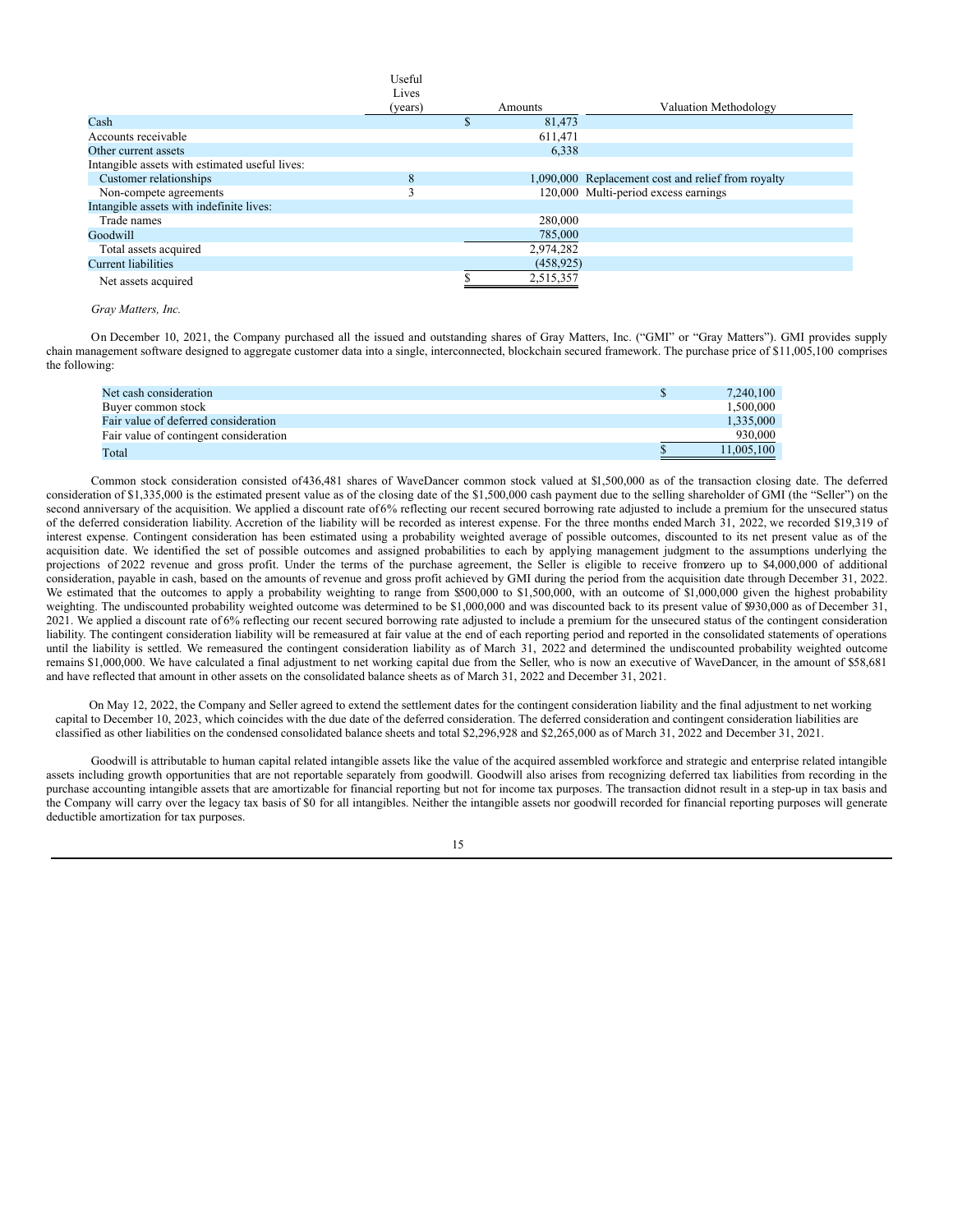The purchase price for GMI has been allocated as follows:

|                                                | Useful<br>Lives |            |                                                    |
|------------------------------------------------|-----------------|------------|----------------------------------------------------|
|                                                | (years)         | Amounts    | Valuation Methodology                              |
| Cash                                           |                 | 20,235     |                                                    |
| Fixed assets                                   |                 | 8,902      |                                                    |
| Intangible assets with estimated useful lives: |                 |            |                                                    |
| Technology                                     |                 |            | 2,900,000 Replacement cost and relief from royalty |
| Customer relationships                         | $\mathbf{b}$    |            | 3,860,000 Multi-period excess earnings             |
| Goodwill                                       |                 | 4,560,099  |                                                    |
| Total assets acquired                          |                 | 11,349,236 |                                                    |
| Current liabilities                            |                 | (344, 136) |                                                    |
| Net assets acquired                            |                 | 11,005,100 |                                                    |

#### *Supplemental Combined Pro Forma Information*

The following unaudited pro forma financial information presents combined results of operations for the periods presented as if the acquisitions of both Tellenger and Gray Matters had been completed on January 1, 2020. The pro forma information includes adjustments to amortization expense for the intangible assets acquired and interest expense for the additional debt used to partially fund the Tellenger acquisition.

The pro forma data are for informational purposes only and arenot necessarily indicative of the consolidated results of operations of the combined business had the acquisitions of both Tellenger and Gray Matters occurred on January 1, 2020, or the results of future operations of the combined business. For instance, planned or expected or expected operational synergies following the acquisition are not reflected in the pro forma information. Consequently, actual results will differ from the unaudited pro forma information presented below.

|                   |      | For the three months ended March 31, |       |  |  |  |
|-------------------|------|--------------------------------------|-------|--|--|--|
|                   | 2022 |                                      |       |  |  |  |
| Revenues          |      | 2.995.512                            | 7.405 |  |  |  |
| Net (loss) income |      | 8.307                                |       |  |  |  |
|                   |      |                                      |       |  |  |  |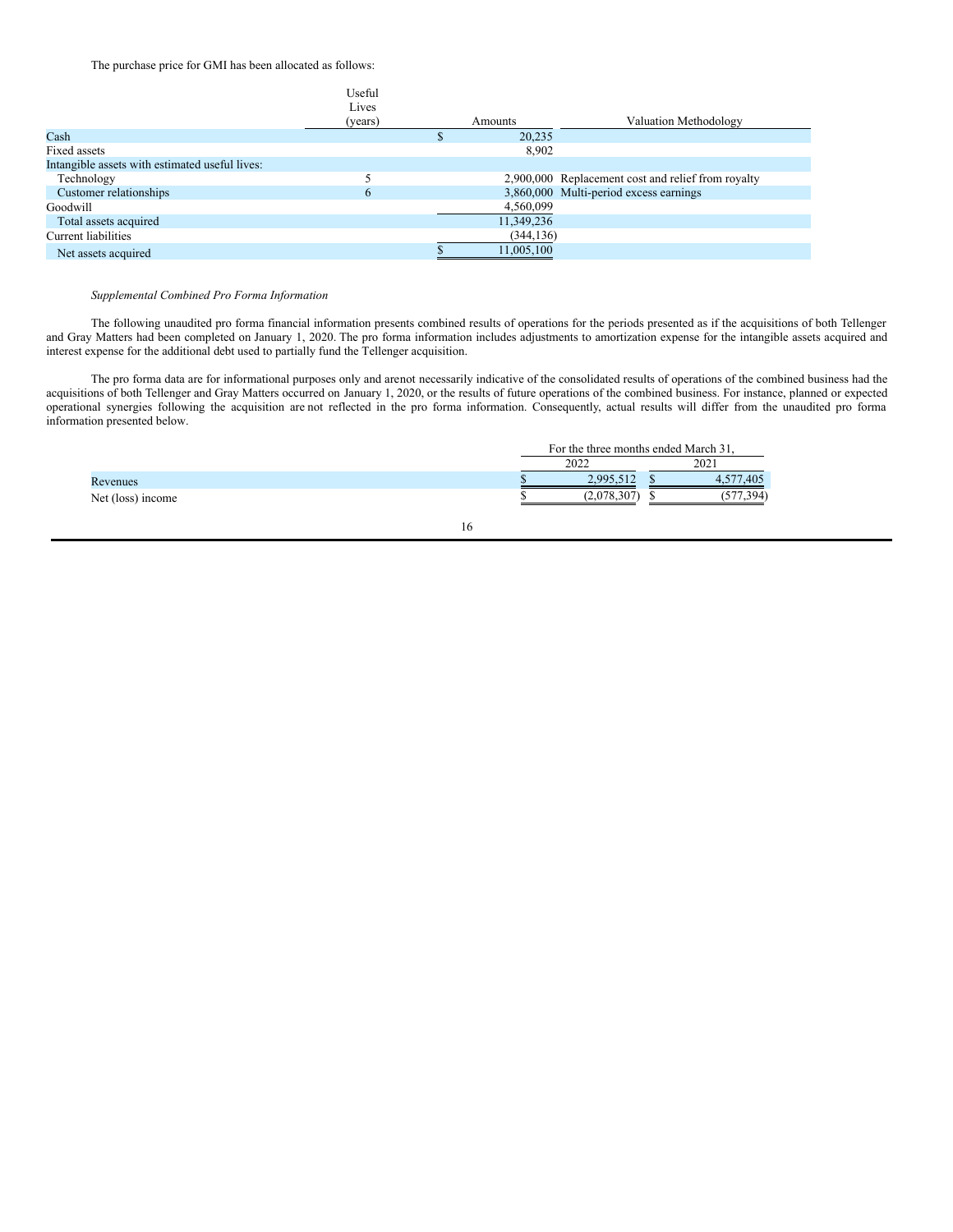## **Note 6. Goodwill and Intangible Assets**

Information regarding our intangible assets and goodwill is as follows:

| Weighted   |                 |              |                          |        |                |
|------------|-----------------|--------------|--------------------------|--------|----------------|
| Average    |                 |              |                          |        |                |
| Useful     |                 |              |                          |        |                |
| Life       |                 |              |                          |        |                |
| (Years)    | 2021            |              | Additions                |        | March 31, 2022 |
|            |                 |              |                          |        |                |
| 5.0        | \$<br>2,900,000 | S            |                          | S      | 2,900,000      |
| 6.4        | 4,950,000       |              | $\overline{\phantom{a}}$ |        | 4,950,000      |
| 3.0        | 120,000         |              | $\overline{\phantom{a}}$ |        | 120,000        |
|            | (201, 032)      |              | (349, 893)               |        | (550, 925)     |
|            | 7,768,968       |              | (349, 893)               |        | 7,419,075      |
|            |                 |              |                          |        |                |
| Indefinite | 280,000         |              | $\blacksquare$           |        | 280,000        |
|            | 8,048,968       |              |                          |        | 7,699,075      |
|            |                 |              |                          |        |                |
| Indefinite | 7,585,269       |              | $\overline{\phantom{a}}$ | -S     | 7,585,269      |
|            |                 | December 31. |                          | $\sim$ | $(349,893)$ \$ |

There was no impairment charge to intangible assets or goodwill for thethree months ended March 31, 2022. There were no intangible assets or goodwill recorded as of December 31, 2020 or March 31, 2021.

As of March 31, 2022, expected amortization expense relating to purchased intangible assets for each of the nextfive years and thereafter is as follows:

| Remainder of 2022 | P | 1,049,679 |
|-------------------|---|-----------|
| 2023              |   | 1,399,572 |
| 2024              |   | 1,369,635 |
| 2025              |   | 1,359,576 |
| 2026              |   | 1,326,854 |
| Thereafter        |   | 913,759   |
| Total             |   | 7.419.075 |

#### **Note 7. Stock-Based Compensation**

We have three stock-based compensation plans. The 2006 Stock Incentive Plan was adopted in2006 ("2006 Plan") and had options granted under it throughApril 12, 2016. The 2016 Stock Incentive Plan was adopted in2016 ("2016 Plan") and had options granted under it throughNovember 15, 2021. On October 11, 2021, the Board of Directors approved the 2021 Stock Incentive Plan ("2021 Plan") and on December 2, 2021, our shareholders approved the plan.

The Company recognizes compensation costs only for those shares expected to vest on a straight-line basis over the requisite service period of the awards. Fair values of option awards granted in the three months ended March 31, 2022 and 2021, were estimated using the Black-Scholes option pricing model under the following assumptions:

|                         |      | Three months ended March 31. |      |                             |                   |
|-------------------------|------|------------------------------|------|-----------------------------|-------------------|
|                         |      | 2022                         |      | 2021                        |                   |
| Risk-free interest rate |      |                              |      | $1.91\%$ - 2.41\% 0.46\%    | $0.92\%$<br>N A N |
| Dividend yield          |      | $0\%$                        |      |                             | $0\%$             |
| Expected term (years)   | 5.75 | v.                           | 6.00 |                             | 5.00              |
| Expected volatility     |      |                              |      | $45.8\%$ - $46.1\%$ 92.6% - | 93.8%             |
|                         |      |                              |      |                             |                   |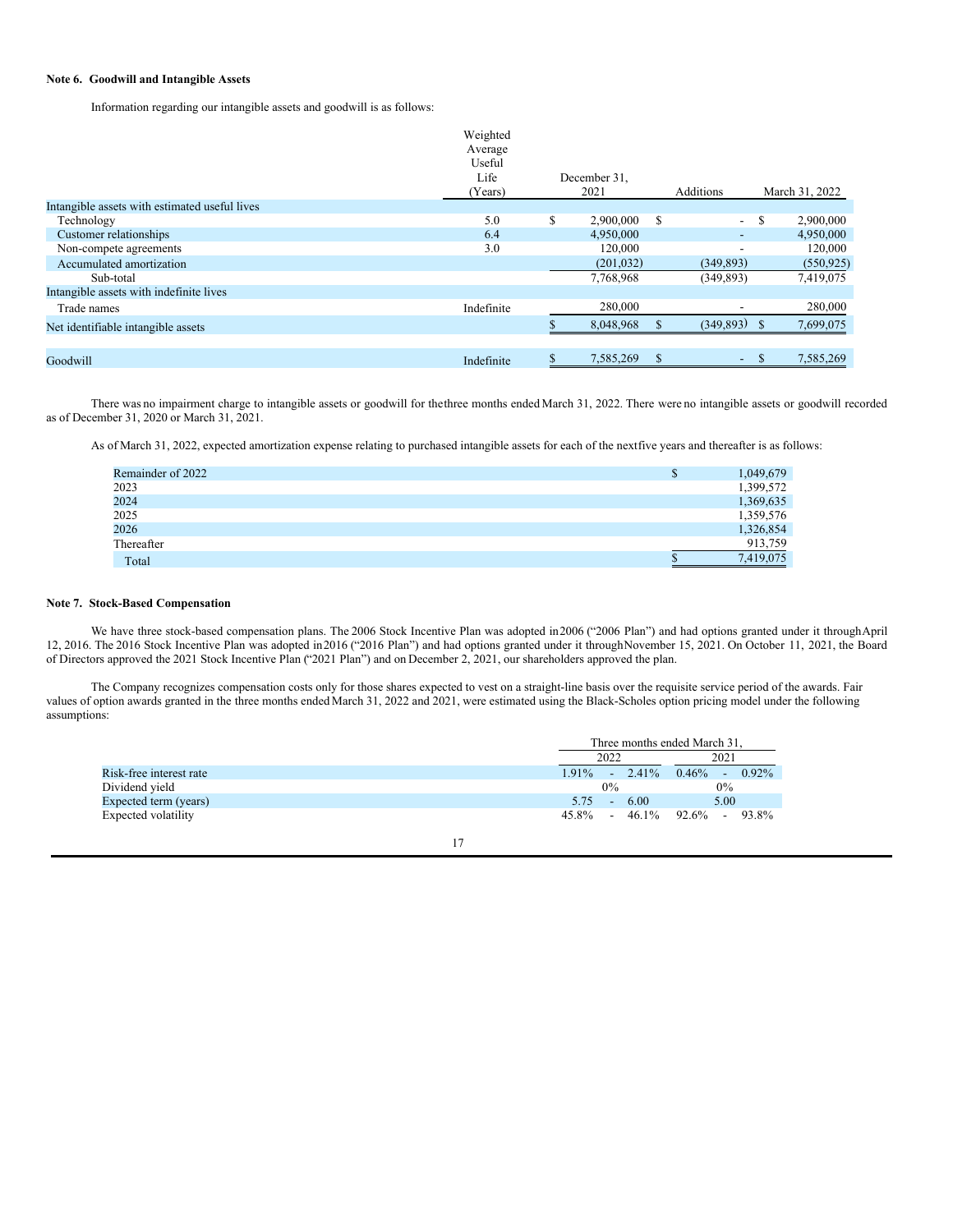Determining the assumptions for the expected term and volatility requires management to exercise significant judgement. The expected term represents the weighted-average period that options granted are expected to be outstanding giving consideration to vesting schedules. Since the Company does not have an extended history of actual exercises, the Company has estimated the expected term using a simplified method which calculates the expected term as the average of the time-to-vesting and the contractual life of the awards. Given the limited public market for the Company's stock, the Company has elected to estimate its expected volatility by benchmarking its volatility to that of several public company issuers that operate within its market segment. The guideline companies' volatility was increased by a size adjustment premium to compensate for the difference in size between the guideline companies and the Company in its calculation. The first issuance for which this benchmarking was applied was effective with options granted on March 31, 2021.

There were 912,000 options with grant date fair values totaling \$2,074,670 and 145,000 options with grant date fair values totaling \$176,900 granted during the three months ended March 31, 2022, and 2021, respectively. There were 105,000 options and no options exercised during the three months ended March 31, 2022, and 2021, respectively. As of March 31, 2022, there was \$2,966,854 of total unrecognized compensation cost related to nonvested share-based compensation arrangements granted under the stock incentive plans; that cost is expected to be recognized over a weighted-average period of 11 months.

Total compensation expense related to these plans was \$312,176 and \$27,711 for the three months ended March 31, 2022, and 2021, respectively and is included in selling, general and administrative expenses on the condensed consolidated statements of operations.

## **Note 8. Revolving Line of Credit and Notes Payable**

On April 16, 2021, the Company entered into a revolving line of credit with Summit Community Bank ("Summit") that provides for on-demand or short-term borrowings of up to \$1,000,000 at a variable interest rate equal to the greater of3.25% or the prime rate as published in*The Wall Street Journal*, and subject to a borrowing base calculated using outstanding accounts receivable. Borrowings under the line of credit are secured by the assets of the Company. The line expired on April 16, 2022. As of March 31, 2022 and December 31 2021, there was no outstanding balance under this line of credit and there were no borrowings or repayments during the three months ended March 31, 2022.

The Company previously had a revolving line of credit with another bank ("prior LOC") providing for demand or short-term borrowings of up to \$,000,000 at an interest rate of the greater of 4.0% or LIBOR +3.5%. The prior LOC originally was due to expire onJuly 31, 2021 and was secured by the assets of the Company. The Summit line of credit was used to pay off the prior LOC and it was closed on May 3, 2021.

On April 16, 2021, we entered into a \$1 million term loan agreement with Summit Community Bank. The term of the loan wastwo years with monthly installments comprising a fixed principal amount plus interest accruing at a fixed rate of 4.89%. The loan was collateralized by a security interest in substantially all the assets of the Company. On December 30, 2021, we fully repaid the outstanding balance of the loan.

To provide additional net working capital support, the Company borrowed \$150,000 from the sellers of Tellenger for a period of90 days from the closing date of April 7, 2021, without interest accumulation. The sellers were repaid inJuly 2021.

#### **Note 9. Private Offerings of Common Stock**

In March 2021, the Company sold 330,666 unregistered shares of its common stock in a private offering at a price of \$1.50 per share from which it raised aggregate gross proceeds of \$495,999.

On August 26, 2021, the Company sold 1,400,000 units at a price of \$2.00 per unit, each unit consisting of one unregistered share of common stock andone warrant exercisable at \$3.00 for one share of common stock, in a private offering from which it raised aggregate gross proceeds of \$,800,000. The warrants expire on August 31, 2026. 1,400,000 shares of common stock issuable upon exercise of warrants in connection with the offering have been reserved for issuance. The warrants are classified as equity.

On December 10, 2021, the Company sold 3,289,526 units at a price of \$3.04 in a private offering from which it raised \$10,000,000 resulting in the issuance of a like number of shares of common stock and Series A warrants exercisable for 657,933 shares of common stock. The warrants are exercisable at a price of \$4.50 per share, with the warrants exercisable from January 1, 2023 through December 31, 2026. If the shares underlying the warrants are not registered when the warrants become exercisable, the warrants can be exercised on a cashless basis. The warrants are subject to mandatory exercise if, commencing January 1, 2024, the volume weighted average price per share for 10 consecutive trading days equals or exceeds \$12.50. The warrants are classified as equity.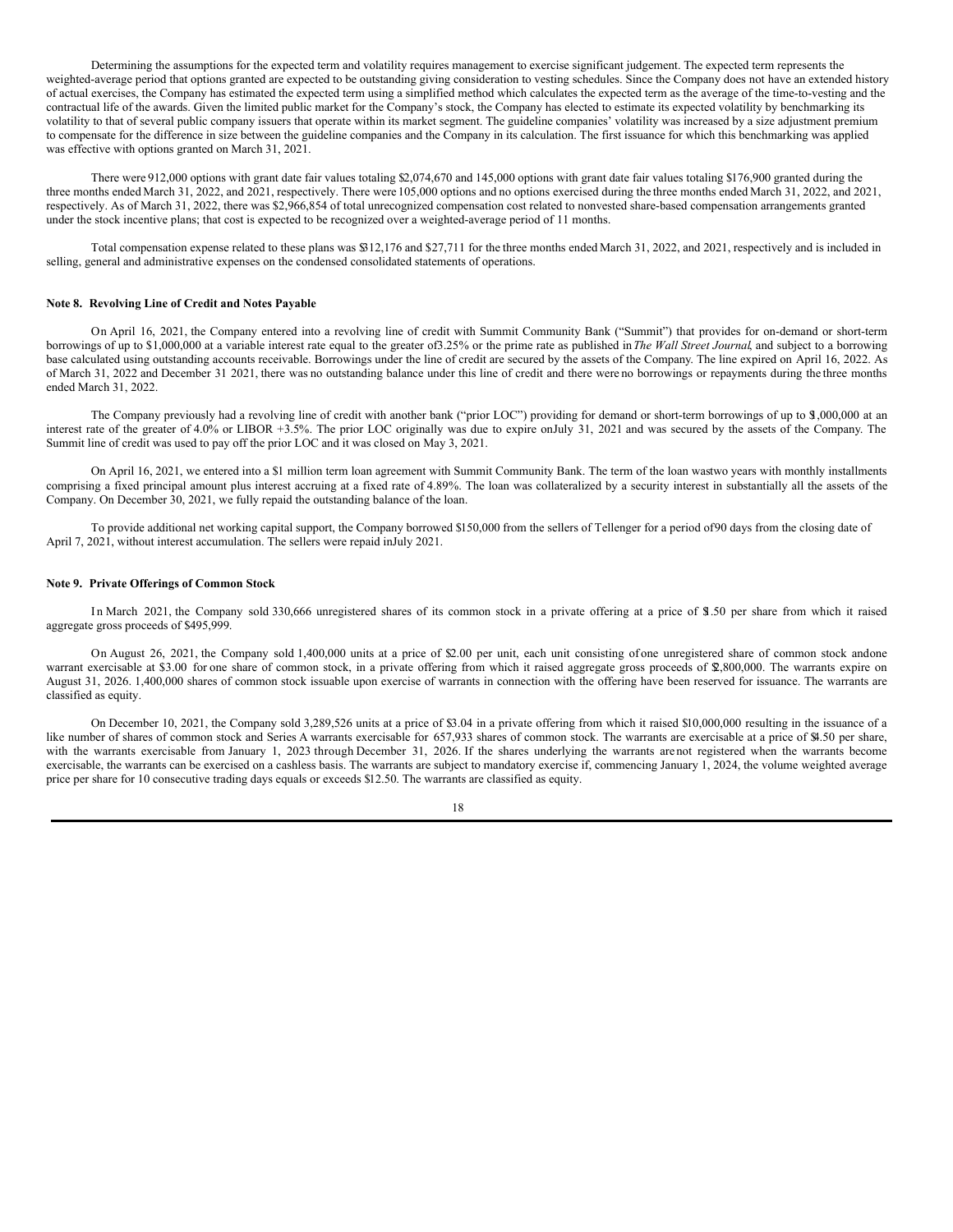The total offering costs associated with the sales of unregistered shares of common stock in2021 were not material.

## **Note 10. Income Taxes**

During the three-month period endedMarch 31, 2022, the Company's effective tax rate was25.89%. The Company records income taxes using an estimated annual effective tax rate for interim reporting. The primary factors contributing to the difference between the federal statutory rate and the Company's effective tax rate for the three-month period endedMarch 31, 2022 were state taxes and permanent items. During the three-month period endedMarch 31, 2021, the Company's effective tax rate was 0%. The primary factors contributing to the difference between the statutory tax rate and the effective tax rate for the quarter endedMarch 31, 2021, is primarily driven by the presence of a full valuation allowance in all jurisdictions.

#### **Note 11. (Loss) Income Per Share**

Basic loss per share excludes dilution and is computed by dividing loss available to common shareholders by the weighted-average number of shares outstanding for the period. Diluted earnings (loss) per share reflects the potential dilution that could occur if securities or other contracts to issue common stock were exercised or converted into common stock, except for periods when the Company reports a net loss because the inclusion of such items would be antidilutive. The antidilutive effect of 778,196 shares from stock options and530,435 shares from warrants were excluded from diluted shares for thethree months ended March 31, 2022. The dilutive effect of outstanding options and warrants is reflected in earnings per share by use of the treasury stock method. No shares were excluded from diluted shares for thethree months ended March 31, 2021.

The following is a reconciliation of the amounts used in calculating basic and diluted net (loss) income per common share:

|                                             | 2022        | 2021       |
|---------------------------------------------|-------------|------------|
| Net (loss) income                           | (2,078,307) | 270,815    |
| Basic weighted average shares outstanding   | 17,294,808  | 11,282,671 |
| Dilutive effect of warrants and/or options  |             | 1,003,545  |
| Diluted weighted average shares outstanding | 17.294.808  | 12,286,216 |
| Basic (loss)/earnings per share             | (0.12)      | 0.02       |
| Diluted (loss)/earnings per share           | (0.12)      | 0.02       |
|                                             |             |            |

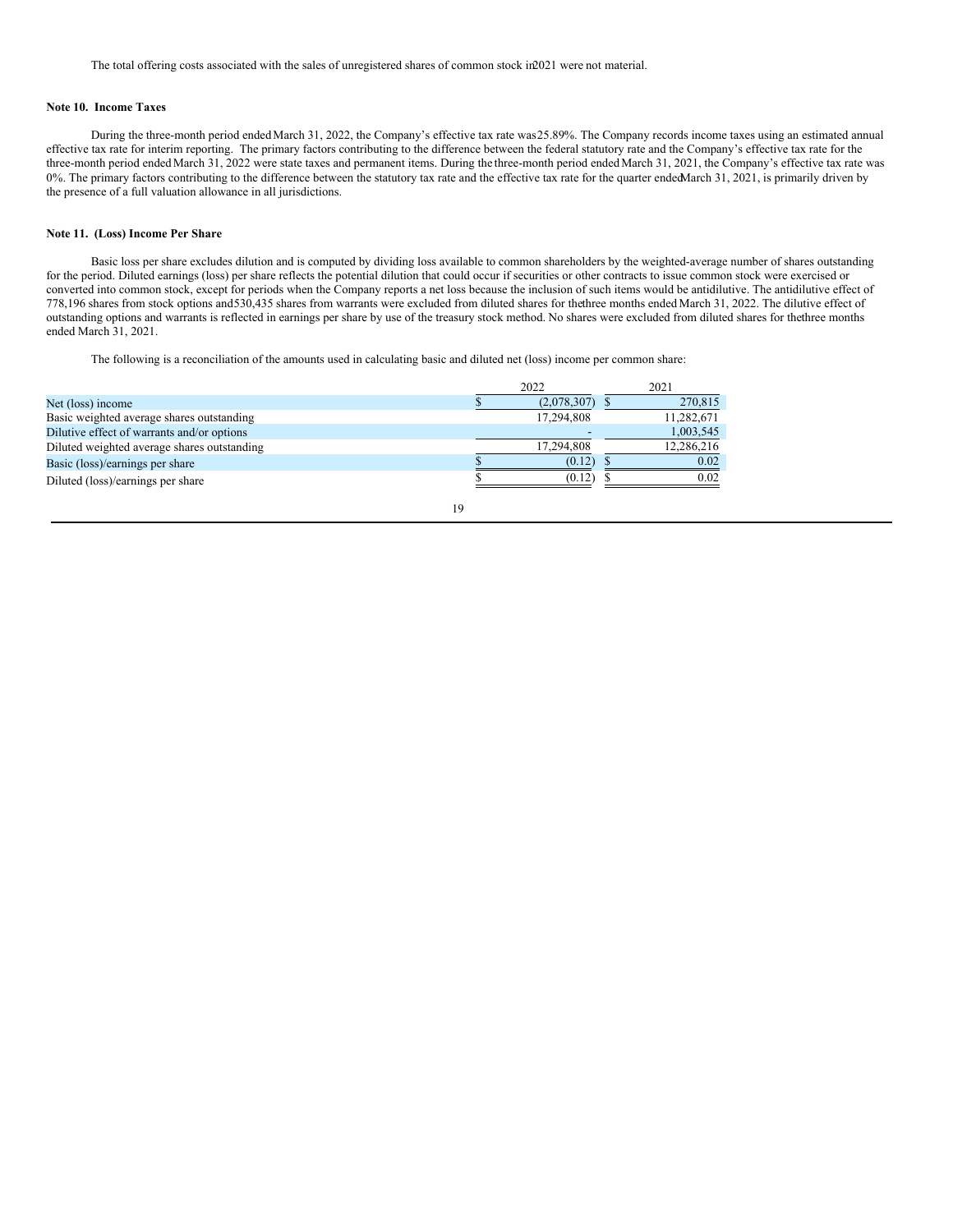## **Item 2. Management's Discussion and Analysis of Financial Condition and Results of Operations**

#### **Cautionary Statement Regarding Forward-Looking Statements**

This Form 10-Q contains forward-looking statements regarding our business, customer prospects, or other factors that may affect future earnings or financial results that are subject to the safe harbor created by the Private Securities Litigation Reform Act of 1995. Such statements involve risks and uncertainties which could cause actual results to vary materially from those expressed in the forward-looking statements. Investors should read and understand the risk factors detailed in our Annual Report on Form 10-K for the fiscal year ended December 31, 2021 ("Annual Report") and in other filings with the Securities and Exchange Commission.

We operate in a rapidly changing environment that involves a number of risks, some of which are beyond our control. This list highlights some of the risks which may affect future operating results. These are the risks and uncertainties we believe are most important for you to consider. Additional risks and uncertainties, not presently known to us, which we currently deem immaterial, or which are similar to those faced by other companies in our industry or business in general, may also impair our business operations. If any of the following risks or uncertainties actually occurs, our business, financial condition and operating results would likely suffer. These risks include, among others, the following:

- Our business is subject to risks related to our pending acquisition of Knowmadics, Inc. which is subject to shareholder approval as of the date of this filing.
- Our business is subject to risks related to our acquisition of Gray Matters, Inc.
- Recent, past and future acquisitions and investments could disrupt our business and harm our financial condition and operating results.
- Our business is subject to risks related to the COVID-19 pandemic and the conflict in Ukraine.
- Our operating history and recent and proposed changes to our business model make it difficult to evaluate our current business and prospects and may increase the risk that we will not be successful.
- We have had operating losses in three of each of the last four years and may not achieve or maintain profitability in the future.
- If the cybersecurity, Internet of Things ("IoT"), enterprise resource planning ("ERP"), command and control ("C2"), or supply chain management ("SCM") markets are not receptive to our solutions, our sales will not grow as quickly as anticipated, or at all, and our business, results of operations and financial condition would be harmed.
- A portion of our revenue is expected to be generated by sales to government entities, which are subject to a number of challenges and risks.
- We face intense competition and could lose market share to our competitors, which could adversely affect our business, financial condition, and results of operations.
- We rely on our management team and other key employees and will need additional personnel to grow our business, and the loss of one or more key employees or our inability to hire, integrate, train and retain qualified personnel, including members for our board of directors, could harm our business.
- Our business is subject to risks related to the use of blockchain and distributed ledger technology.
- We are dependent on a few key customer contracts for a significant portion of our future revenue, and a significant reduction in services to one or more of these contracts would reduce our future revenue and harm our anticipated operating results.
- Our proprietary rights may be difficult to enforce or protect, which could enable others to copy or use aspects of our products or subscriptions without compensating us.
- Our use of open-source software in our products and subscriptions could negatively affect our ability to sell our products and subscriptions and subject us to possible litigation.
- We are dependent on information technology, and disruptions, failures or security breaches of our information technology infrastructure could have a material adverse effect on our operations.
- We depend on computing infrastructure operated by Amazon Web Services ("AWS"), Microsoft, and other third parties to support some of our solutions and customers, and any errors, disruption, performance problems, or failure in their or our operational infrastructure could adversely affect our business, financial condition, and results of operations.
- Failure to comply with governmental laws and regulations could harm our business.
- We are subject to risks associated with our strategic investments, and impairments in the value of our investments could negatively impact our financial results.

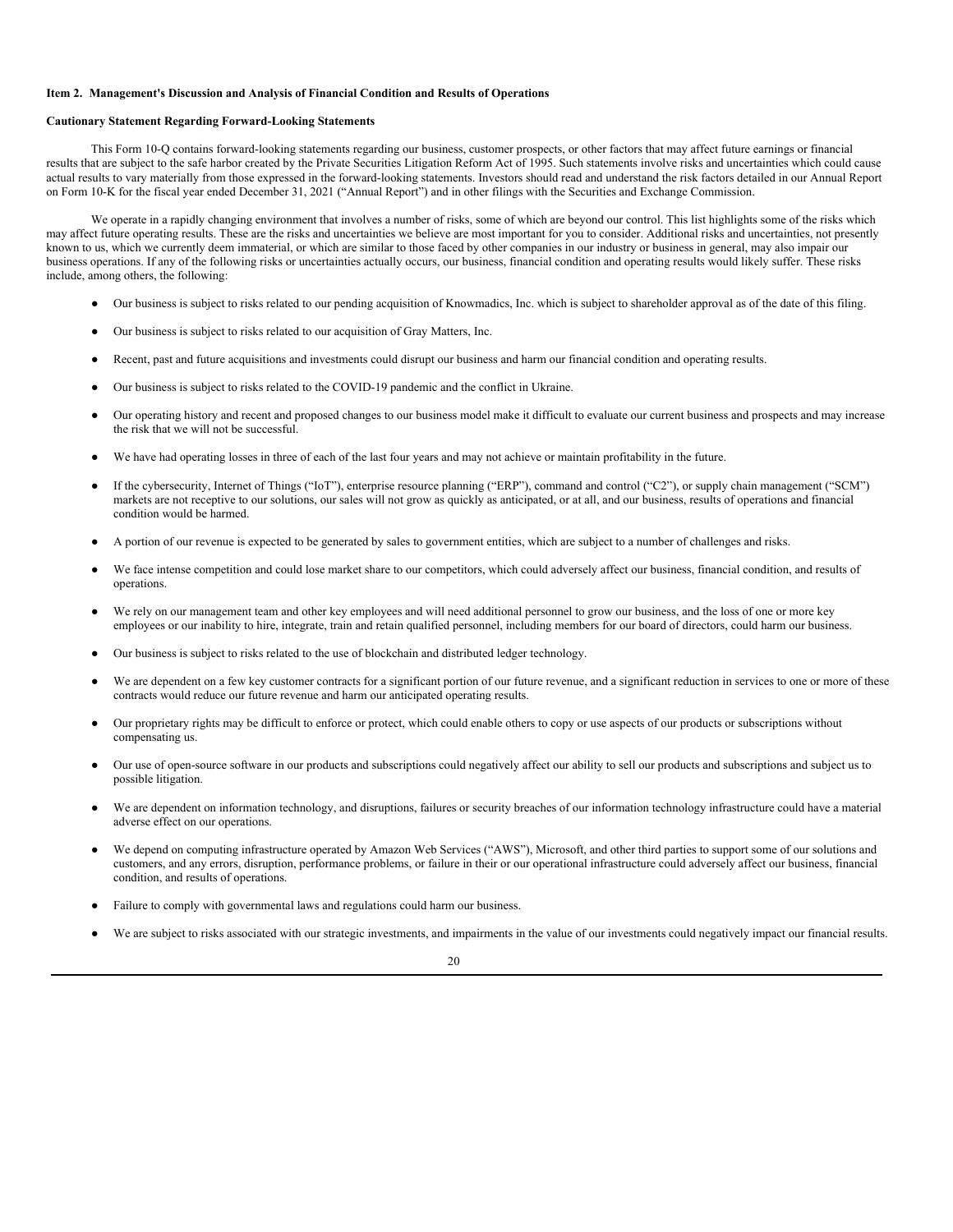- Our failure to raise additional capital or generate the significant capital necessary to expand our operations and invest in new products and subscriptions could reduce our ability to compete and could harm our business.
- The requirements of being a public company may strain our resources, divert management's attention, and affect our ability to attract and retain qualified board members.
- If we are not able to maintain and enhance our brand and our reputation as a provider of high-quality security solutions and services, our business and results of operations may be adversely affected.

In some cases, you can identify forward-looking statements by terms such as "may," "will," "should," "could," "would," "expect," "plans," "anticipates," "believes," "estimates," "projects," "predicts," "intends," "potential" and similar expressions intended to identify forward-looking statements. These statements reflect our current views with respect to future events and are based on assumptions and subject to risks and uncertainties. Given these uncertainties, you should not place undue reliance on these forward-looking statements. We discuss many of these risks in greater detail under the heading "Risk Factors" in Item 1A of our 2021 10-K. Also, these forward-looking statements represent our estimates and assumptions only as of the date of this report. Except as required by law, we assume no obligation to update any forward-looking statements after the date of this report.

### **Our Business**

Founded in 1979 as Information Analysis Incorporated, the Company changed its name to WaveDancer, Inc. and converted from a Virginia corporation to a Delaware corporation in December 2021. The Company is in the business of developing and maintaining information technology ("IT") systems, modernizing client information systems, and performing other IT-related professional services to government and commercial organizations.

The Company is an IT provider primarily for the benefit of federal government agencies. At present, we primarily apply our technology, services and experience to legacy software migration and modernization, developing web-based and mobile device solutions, including dynamic electronic forms development and conversion, data analytics, and we are in the process of acquiring talent and expertise in developing cybersecurity and cloud services practices. Our focus is on enterprise IT solutions primarily relating to system modernization, cloud-based solutions and cybersecurity protection.

Since the Company's inception, we have performed software development and conversion projects for over 100 commercial and government customers including, but not limited to, the Department of Agriculture, Department of Defense, Department of Education, Department of Homeland Security, Department of the Treasury, U.S. Small Business Administration, U.S. Army, U.S. Air Force, Department of Veterans Affairs, and General Dynamics Information Technology (formerly Computer Sciences Corporation, CSRA).

Modernization has been a core competency of the Company for over 20 years. We have modernized over 100 million lines of COBOL code for over 35 governmental and commercial customers. We maintain a pool of skilled COBOL programmers. This provides us with competitive advantage as the labor pool of such programmers is shrinking as aging software professionals retire. Our business has also historically relied upon the reselling of applications, primarily for forms development.

Through our acquisition in April 2021 of Tellenger, Inc. ("Tellenger"), which is now a wholly-owned subsidiary of the Company, we acquired competencies in web-based solutions and cybersecurity. Tellenger is a boutique IT consulting and software development firm specializing in modernization, software development, cybersecurity, cloud solutions, and data analytics. We believe combining web-based solutions with system modernization will provide us with the skill sets that are needed to migrate legacy systems to the cloud. We foresee this as a key component of our modernization growth since there are billions of lines of code, in both the governmental and commercial sectors, that eventually must be modernized. It is also our intention to better leverage our resources, largely gained through the acquisition of Tellenger, to take advantage of the growth in the cybersecurity market.

In December 2021, we announced the reorganization of our entire professional services practice into Tellenger, and as a result, our professional services are contained in a single entity. Through Tellenger, we perform services such as business process re-engineering, cloud migrations, and Software-as-a-Service ("SaaS") implementations on behalf of clients in the private and public sector with an aim to increase productivity, gain efficiencies, and achieve key performance indicators. Tellenger is appraised at Capability Maturity Model Integration (CMMI) Level 3.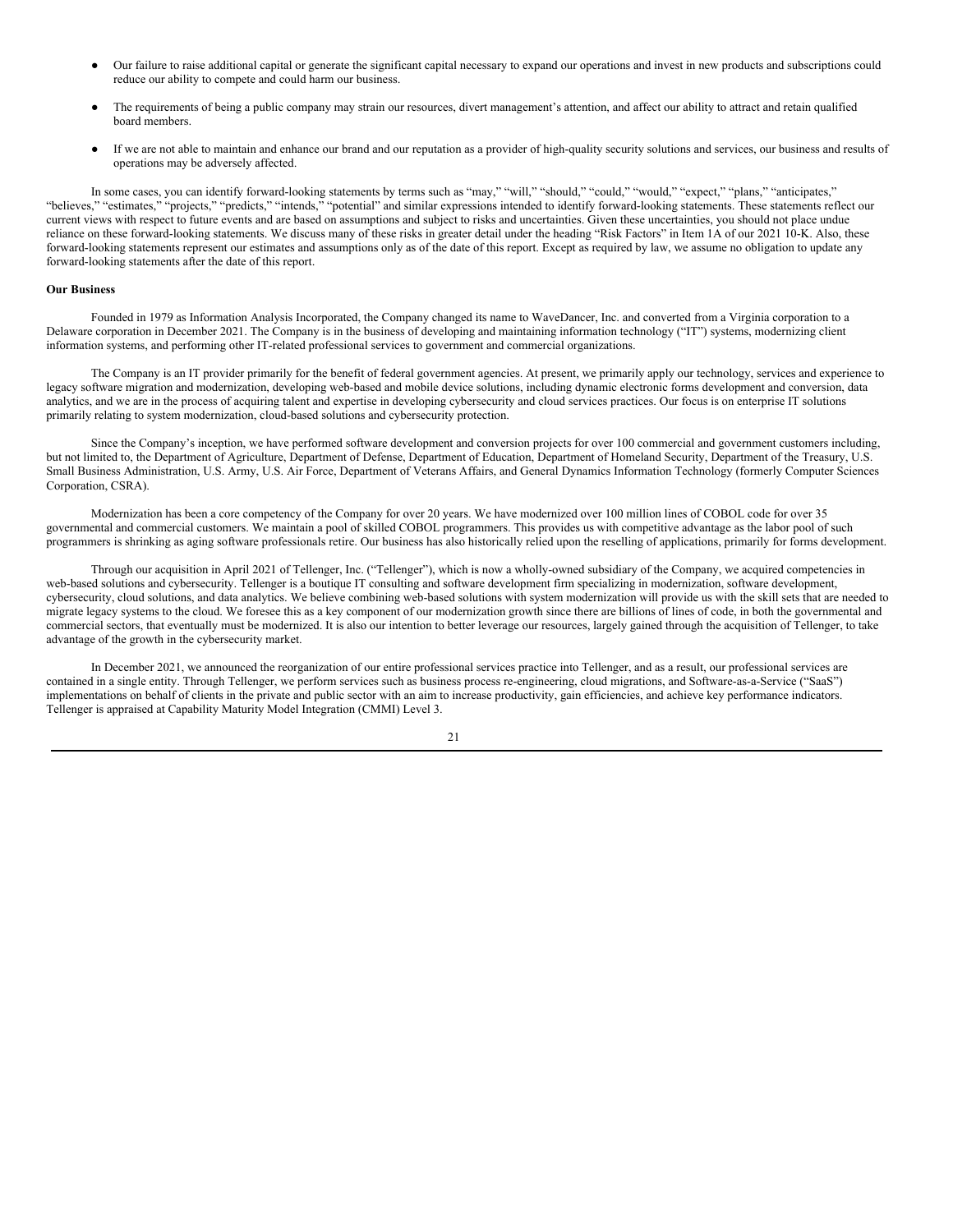Through our acquisition of Gray Matters, Inc. and in connection with our business transformation strategy which we discuss below, in December 2021 we gained access to blockchain and encryption algorithm technology. Gray Matters specializes in the supply chain management ("SCM") industry and in United States intelligence, national security and diplomatic organizations. Gray Matters uses a "Zero Trust" product and is designed to secure and monitor the lifecycle of manufacturing through destruction and recycling.

We refer to the products and services offered by Tellenger and WaveDancer prior to the acquisition of GMI as "Legacy IAI".

## **Our Strategy**

Our strategy is to grow our business organically as well as through acquisitions.

Through the acquisitions of Tellenger and Gray Matters in 2021, we began to reposition our legacy professional services business by allocating resources away from third-party product reselling and toward professional services, which management viewed as higher margin, including within the SCM sector. In assessing the Company's repositioning, management observed cybersecurity practices as evolving toward a zero-trust approach, the integration of blockchain as enhancing SCM, and the proliferation of Internet of Things ("IoT") devices that were taking organizational networks to the edge. With respect to its focus on IoT, on March 18, 2022 the Company agreed to acquire Knowmadics, Inc. ("Knowmadics"). The acquisition remains subject to stockholder approval of share issuances contemplated under the definitive purchase agreement and our obtaining financing to fund the purchase price under the agreement. Additionally, we have been seeking to purchase other technology companies whose businesses complement the Company's existing business and whose personnel would better enable us to compete for engagements in our focus areas.

To grow organically, we have hired and plan to continue to hire, business development personnel and intend to become more proactive in bidding as a prime contractor on government proposals and in expanding our outreach to larger prime contractors for subcontract and teaming opportunities.

#### **Results of Operations**

#### *Three Months Ended March 31, 2022 versus Three Months Ended March 31, 2021*

#### *Revenue*

Total revenue was \$2,995,512 for the three months ended March 31, 2022, compared with \$3,419,580 in the prior year quarter, a decrease of \$424,068, or 12.4%. The decrease consists of: 1) professional services decrease of \$372,569 including a decrease of \$1,058,515 from Legacy IAI before the Tellenger acquisition, partially offset by \$685,949 of revenue generated by the contracts from the Tellenger acquisition; and 2) third-party software sales decrease of \$51,499. The decline in revenue for Legacy IAI before the Tellenger acquisition has three main drivers: 1) one contract for which the 2021 first quarter included significant levels of overtime in connection with meeting an accelerated milestone, while in the 2022 quarter we did not devote overtime resources to the project (\$556 thousand); 2) one contract that has transitioned to a maintenance phase where in 2021 we had revenues associated with systems conversion (\$329 thousand); and 3) one contract that ended in 2021 (\$227 thousand).

#### *Gross Profit*

Gross profit decreased by \$643,585 or 63.1%, to \$376,065, in the first quarter of 2022 as compared to the first quarter of 2021. This year over year gross profit decrease comprises the following elements: 1) core professional services business of \$269,132; 2) third-party software sales of approximately \$26,700; and 3) approximately \$347,753 of costs for a contract for which we were unable to recognize revenue during the quarter. The decrease related to our core professional services business was driven primarily by the comparable 2021 period including significant levels of overtime in connection with meeting an accelerated milestone while in the 2022 quarter we did not devote overtime resources to the project. The reduction of gross profit from expiring or reduced contracts in Legacy IAI before the Tellenger acquisition were mostly offset by the addition of gross profits generated by the contracts from the Tellenger acquisition. For the contract for which we did not recognize revenue in the quarter, we anticipate that we will recognize revenue in both the second and third quarters of 2022 that will be directly related to the costs incurred in the first quarter this year.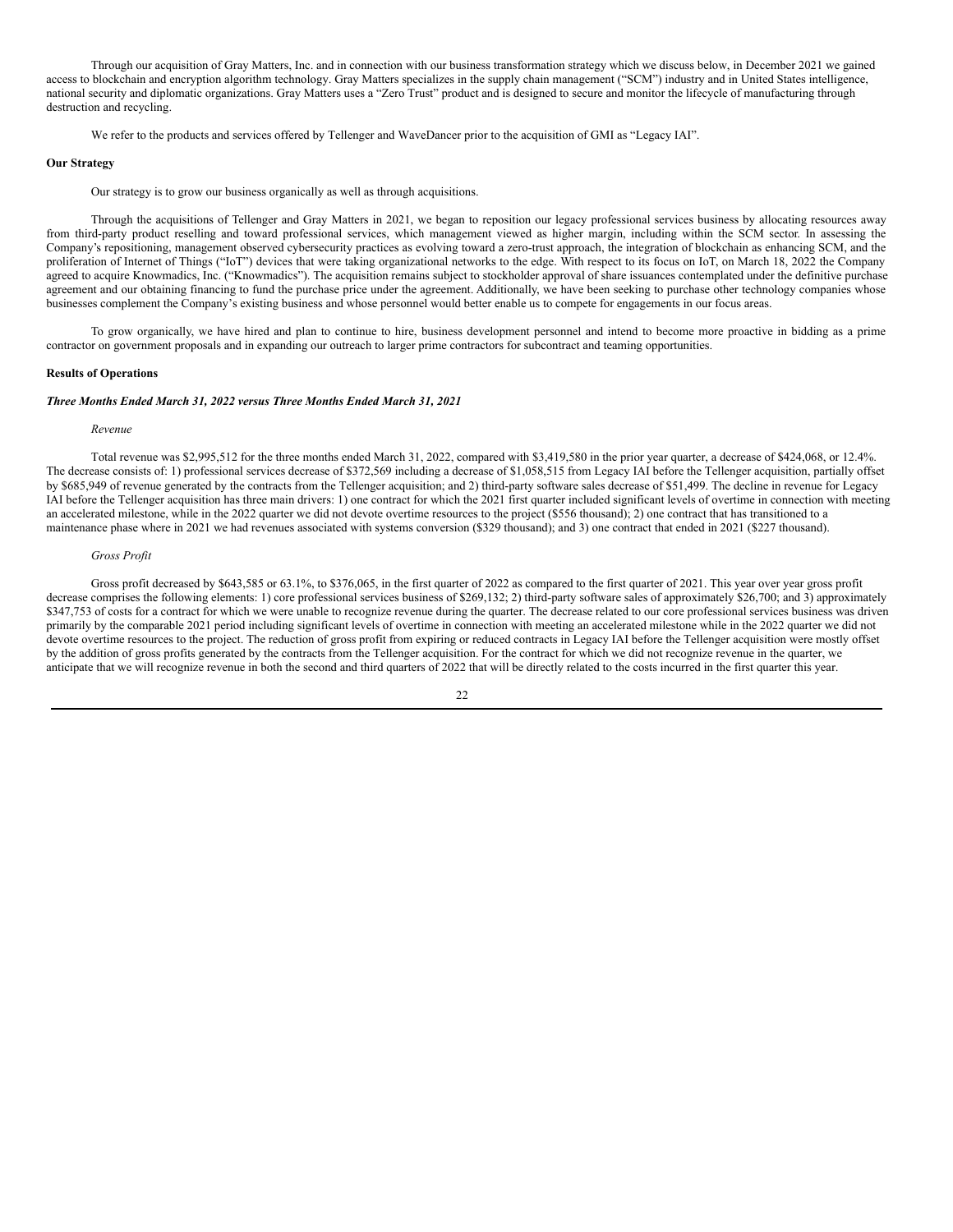#### *Selling, General and Administrative Expenses*

SG&A expenses have increased significantly since the second half of 2021 when we began to implement the transformative strategy described in the*Our Strategy* section above and in the Annual Report. The following table shows the major elements of SG&A expenses for the three months ended March 31, 2022 and 2021 and the increases between quarters:

|                                   | 2022         | 2021 |           | Increase |           |
|-----------------------------------|--------------|------|-----------|----------|-----------|
| Legal and professional fees       | 624,763 \$   |      | 78,981 \$ |          | 545,782   |
| Personnel costs                   | 969,388      |      | 460,851   |          | 508,537   |
| Intangibles amortization          | 349,893      |      |           |          | 349,893   |
| Stock-based compensation          | 312,176      |      | 27,711    |          | 284,465   |
| Governance and investor relations | 161,687      |      | 33,932    |          | 127,755   |
| IT and office expenses            | 143,019      |      | 48,305    |          | 94,714    |
| Marketing expenses                | 49.041       |      | 5.155     |          | 43,886    |
| All other                         | 104,375      |      | 25,315    |          | 79,060    |
|                                   | 2,714,342 \$ |      | 680,250   |          | 2.034.092 |

#### *Acquisition Costs*

We incurred expenses totaling \$434,702 in the first quarter of 2022 primarily related to the pending acquisition of Knowmadics. These expenses include legal and other fees to conduct due diligence and to negotiate and draft legal documents.

#### *Income (Loss) from Operations*

Loss from operations was \$2,772,979 in the first quarter of 2022 compared to income from operations of \$268,870 in 2021, a difference of \$3,041,849. The decrease in income from operations is the result of the decrease in gross profit of \$643,585 and the increase in SG&A expenses and acquisition costs totaling \$2,398,264, as discussed above.

## **Liquidity and Capital Resources**

As of March 31, 2022, we had \$3.0 million of cash on hand consisting of bank deposits and money market funds. Our business is not fixed asset intensive, and we have no commitments for capital expenditures. We have two office leases with lease commitments totaling \$0.2 million for the next twelve months and \$0.5 million during the remainder of their terms which end in 2024 and 2026. In connection with the acquisition, we are required to pay the seller of Gray Matters (the "Seller") \$1.5 million in December 2023. Also, the Seller is entitled to additional consideration of up to \$4 million contingent on the performance of Gray Matters for the year ending December 31, 2022. Our balance sheet as of March 31, 2022 reflects an estimated \$1 million for that contingent liability. The settlement of that contingent liability which was originally due by approximately April 30, 2023 has been adjusted, by agreement between the Company and Seller, to December 2023, to coincide with the payment date of the deferred consideration due to the Seller.

To meet our liquidity commitments and continue to execute our strategy for the next twelve months and beyond, assuming we consummate the acquisition of Knowmadics, we intend to use a combination of cash on hand, the ability of Legacy IAI, Gray Matters and Knowmadics to generate cash from operations, and approximately \$7.0 million from the approximately \$66.5 million we intend to raise in connection with the pending Knowmadics acquisition, of which no assurance can be provided. See "—*Impact of Acquisitions and Transformation of Our Business*" in our Annual Report for more information on the pending Knowmadics acquisition and the funds we intend to raise in connection therewith.

To meet our liquidity commitments and continue to execute our strategy through the end of 2022 and beyond, if we do not consummate the acquisition of Knowmadics, we intend to use a combination of cash on hand, cash generated from the operations of Legacy IAI and Gray Matters, and we will reduce our operating expense cost structure to align with this scenario which will provide additional operating cash flow.

Based on our current cash position and operating plan, we anticipate that we will be able to meet our cash requirements for at least one year from the filing date of this Quarterly Report on Form 10-Q.

We have no off-balance-sheet arrangements that have or are likely to have a material current or future effect on our financial condition, or changes in financial condition, liquidity or capital resources or expenditures.

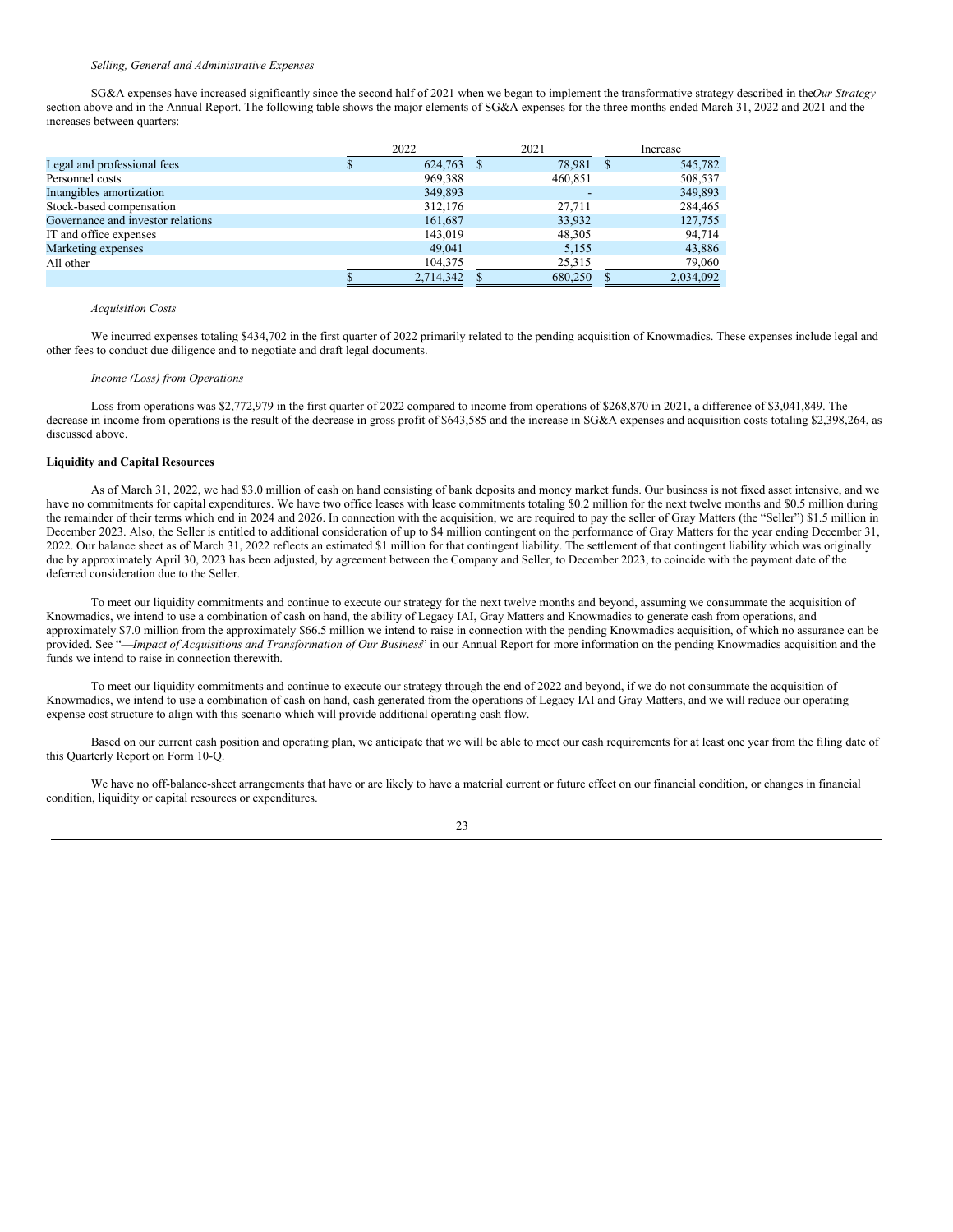#### **Item 4. Controls and Procedures**

## *Disclosure Controls and Procedures*

Our management, under the supervision and with the participation of our Chief Executive Officer and Chief Financial Officer, and people performing similar functions, has evaluated the effectiveness of the design and operation of our disclosure controls and procedures (as defined in Rules 13a-15(e) and 15d-15(e) under the Exchange Act), as of March 31, 2022 (the "Evaluation Date"). Based upon this evaluation, our Chief Executive Officer and Chief Financial Officer have concluded that, as of the Evaluation Date, our disclosure controls and procedures are effective to ensure that information required to be disclosed by us in the reports that we file or submit under the Exchange Act (i) is recorded, processed, summarized and reported within the time periods specified in the Securities and Exchange Commission's rules and forms, and (ii) is accumulated and communicated to management, including our Chief Executive Officer and Chief Financial Officer, to allow timely decisions regarding required disclosure.

## *Changes in Internal Controls over Financial Reporting*

There were no changes in the Company's internal control over financial reporting during the quarter ended March 31, 2022, that have materially affected, or are reasonably likely to materially affect, our internal control over financial reporting.

### *Inherent Limitations on Ef ectiveness of Controls*

Because of the inherent limitations in all control systems, no control system can provide absolute assurance that all control issues and instances of fraud, if any, within a company have been detected. These inherent limitations include the realities that judgments in decision making can be faulty and that breakdowns can occur because of simple error or mistake. Additionally, controls can be circumvented by the individual acts of a person, by collusion of two or more people or by management override of the control. The design of any system of controls also is based in part upon certain assumptions about the likelihood of future events, and there can be no assurance that any design will succeed in achieving its stated goals under all potential future conditions. Because of the inherent limitations in a cost-effective control system, misstatements due to error or fraud may occur and may not be detected. Notwithstanding these limitations, we believe that our disclosure controls and procedures are designed to provide reasonable assurance of achieving their objectives.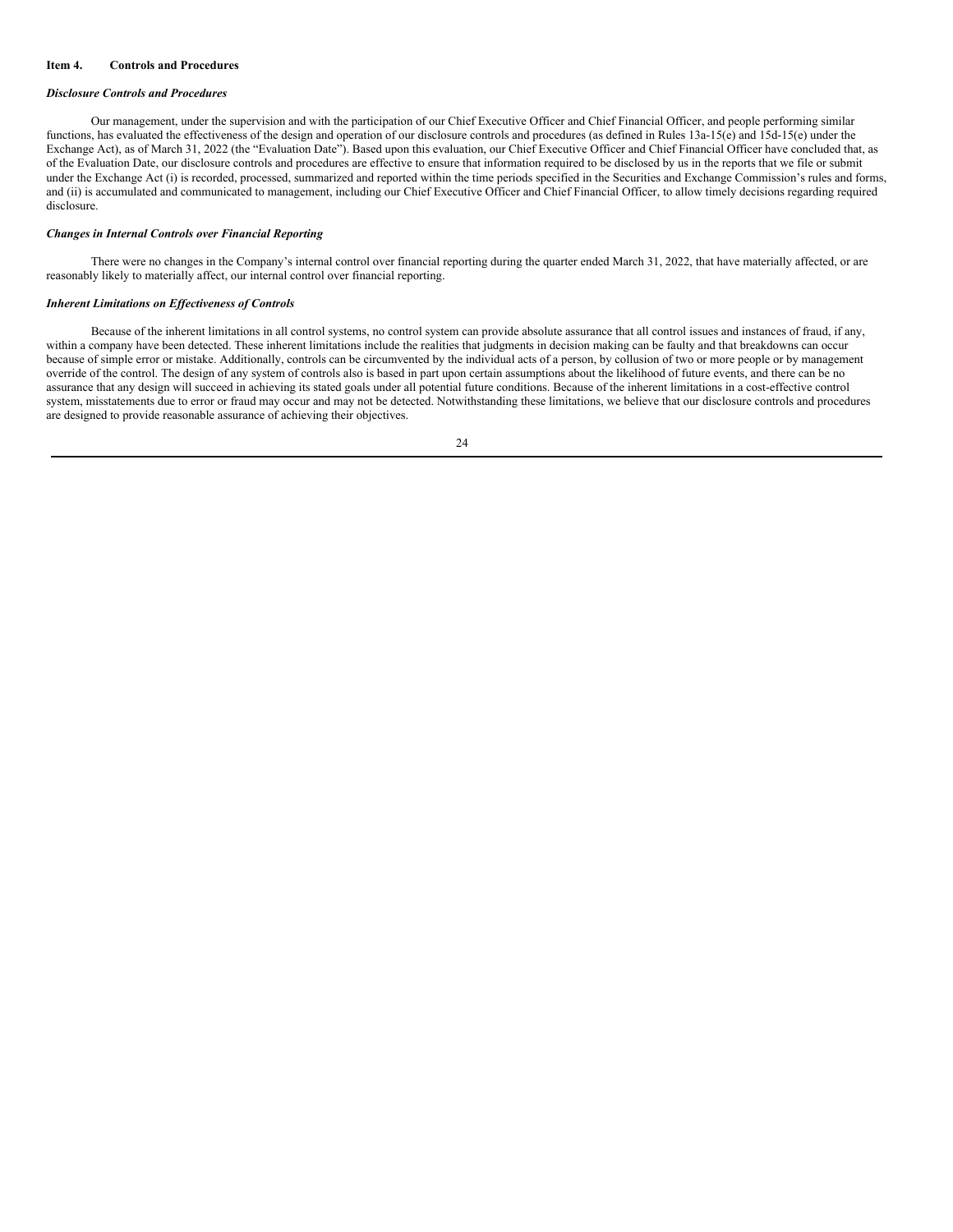# **PART II - OTHER INFORMATION**

#### **Item 1. Legal Proceedings**

None.

## **Item 1A. Risk Factors**

"Item 1A. Risk Factors" of our annual report on Form 10-K for the year ended December 31, 2021, as amended, includes a discussion of our risk factors. There have been no material changes from the risk factors described in our annual report on Form 10-K for the year ended December 31, 2021.

# **Item 2. Unregistered Sales of Equity Securities and Use of Proceeds**

We had no sales of unregistered securities in the quarter ended March 31, 2022.

## **Item 3. Defaults Upon Senior Securities**

None.

# **Item 4. Mine Safety Disclosures**

Not applicable.

# **Item 5. Other Information**

None.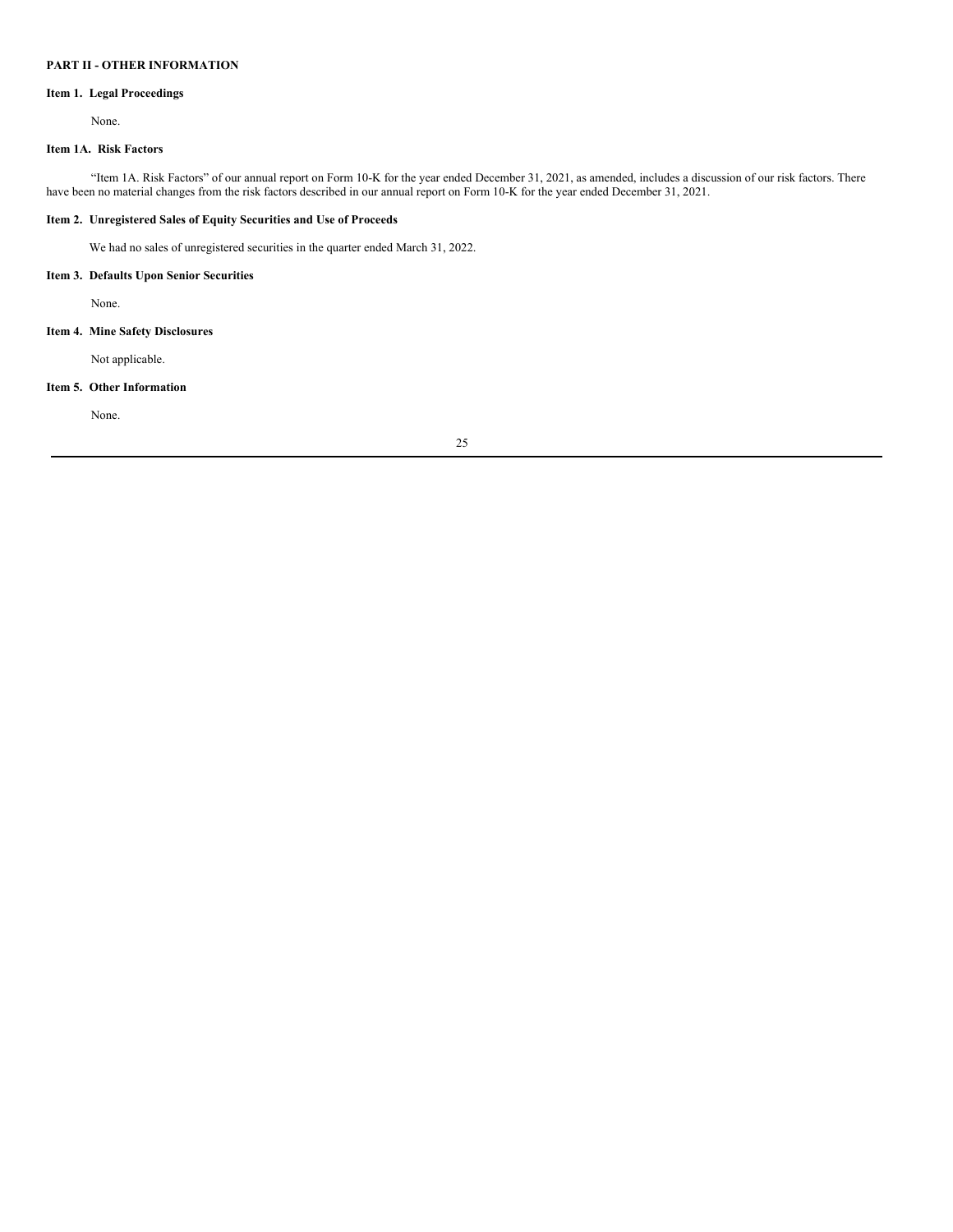## **Item 6. Exhibits**

| 10.1    | Stock and Warrant Purchase Agreement dated as of March 18, 2022, by and among, in Incorporated by reference from the Registrant's Form 8-K filed<br>addition to the Company, the holders of the outstanding shares of common stock and March 24, 2022<br>warrants of Knowmadics, Inc., and Knowmadics, Inc. |                                                                                  |
|---------|-------------------------------------------------------------------------------------------------------------------------------------------------------------------------------------------------------------------------------------------------------------------------------------------------------------|----------------------------------------------------------------------------------|
| 10.2    | Executive employment agreement between the Company and Timothy G. Hannon.<br>dated March 22, 2022                                                                                                                                                                                                           | Incorporated by reference from the Registrant's Form 8-K filed<br>March 24, 2022 |
| 31.1    | Certification of Chief Executive Officer Pursuant to Rules 13a-14(a) and 15d-14(a) of Filed with this Form 10-O<br>the Securities Exchange Act of 1934                                                                                                                                                      |                                                                                  |
| 31.2    | Certification of Chief Financial Officer Pursuant to Rules $13a-14(a)$ and $15d-14(a)$ of Filed with this Form 10-Q<br>the Securities Exchange Act of 1934                                                                                                                                                  |                                                                                  |
| 32.1    | Certification Pursuant to 18 U.S.C. Section 1350, as Adopted Pursuant to Section 906 Filed with this Form 10-Q<br>of the Sarbanes-Oxley Act of 2002                                                                                                                                                         |                                                                                  |
| 32.2    | Certification Pursuant to 18 U.S.C. Section 1350, as Adopted Pursuant to Section 906 Filed with this Form 10-Q<br>of the Sarbanes-Oxley Act of 2002                                                                                                                                                         |                                                                                  |
| 101.INS | <b>XBRL Instance Document</b>                                                                                                                                                                                                                                                                               | Filed with this Form 10-Q                                                        |
| 101.SCH | XBRL Taxonomy Extension Schema                                                                                                                                                                                                                                                                              |                                                                                  |
| 101.CAL | <b>XBRL Taxonomy Extension Calculation Linkbase</b>                                                                                                                                                                                                                                                         |                                                                                  |
| 101.DEF | XBRL Taxonomy Extension Definition Linkbase                                                                                                                                                                                                                                                                 |                                                                                  |
| 101.LAB | XBRL Taxonomy Extension Label Linkbase                                                                                                                                                                                                                                                                      |                                                                                  |
| 101.PRE | XBRL Taxonomy Extension Presentation Linkbase                                                                                                                                                                                                                                                               |                                                                                  |
| 104     | Cover Page Interactive Data File (embedded within the Inline XBRL and contained in<br>Exhibit 101)                                                                                                                                                                                                          |                                                                                  |
|         |                                                                                                                                                                                                                                                                                                             |                                                                                  |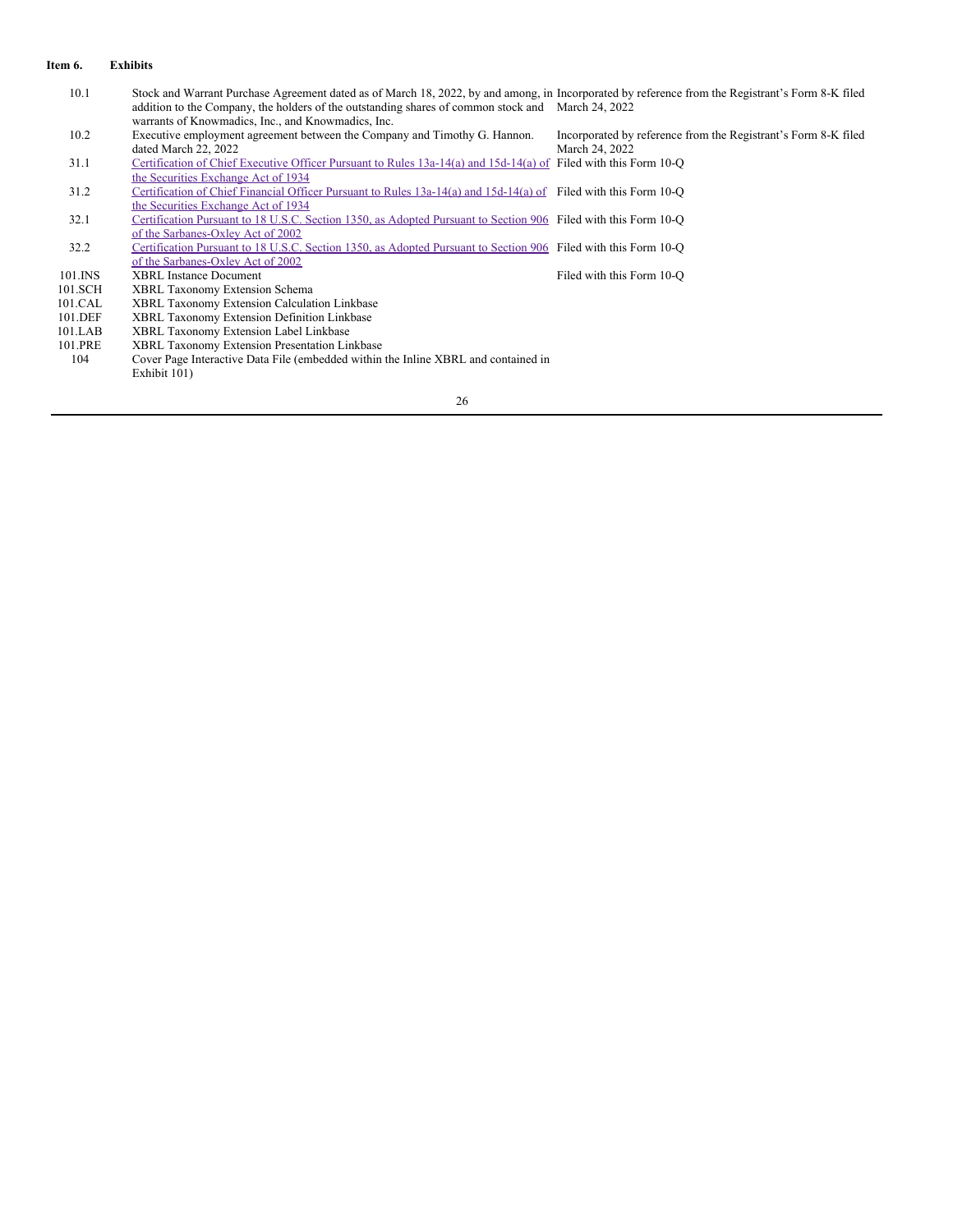## **SIGNATURES**

In accordance with the requirements of the Exchange Act of 1934, the registrant caused this report to be signed on its behalf by the undersigned, thereunto duly authorized.

WaveDancer, Inc. (Registrant)

Date: <u>May 16, 2022</u> By: /s/ G. James Benoit, Jr.

Date: <u>May 16, 2022</u> **By:** /s/ Timothy G. Hannon

G. James Benoit, Chief Executive Officer

Timothy G. Hannon, Chief Financial Officer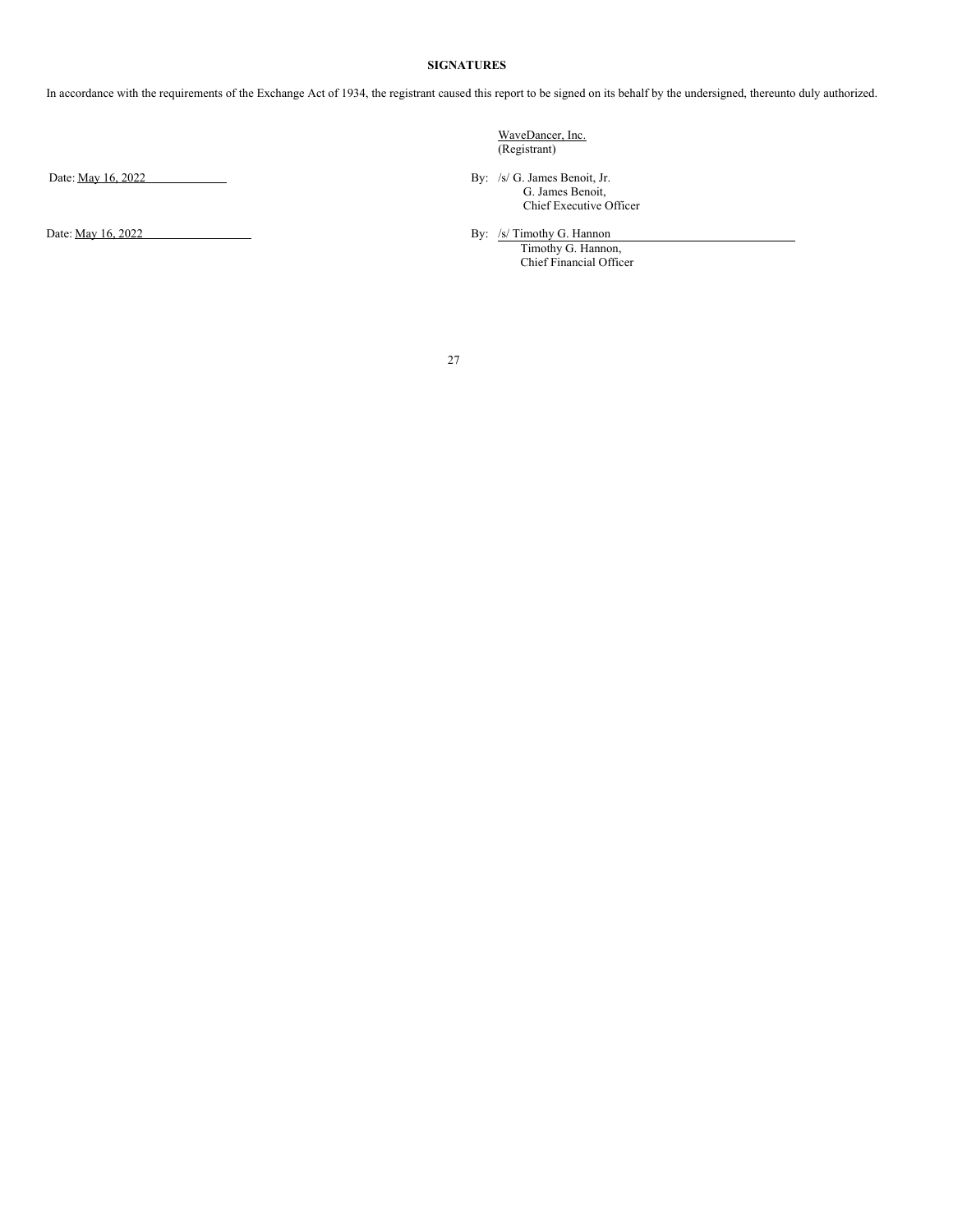## **CERTIFICATION of Chief Executive Officer Pursuant to Rules 13a-14(a) and 15d-14(a) of the Securities Exchange Act of 1934**

<span id="page-27-0"></span>I, G. James Benoit, certify that:

- 1. I have reviewed this quarterly report on Form 10-Q of WaveDancer, Inc.;
- 2. Based on my knowledge, this report does not contain any untrue statement of a material fact or omit to state a material fact necessary to make the statements made, in light of the circumstances under which such statements were made, not misleading with respect to the period covered by this report;
- 3. Based on my knowledge, the financial statements, and other financial information included in this report, fairly present in all material respects the financial condition, results of operations and cash flows of the registrant as of, and for, the periods presented in this report;
- 4. The registrant's other certifying officer(s) and I are responsible for establishing and maintaining disclosure controls and procedures (as defined in Exchange Act Rules 13a-15(e) and 15d-15(e)) and internal control over financial reporting (as defined in Exchange Act Rules 13a-15(f) and 15d-15(f)) for the registrant and have:
	- (a) Designed such disclosure controls and procedures, or caused such disclosure controls and procedures to be designed under our supervision, to ensure that material information relating to the registrant, including its consolidated subsidiaries, is made known to us by others within those entities, particularly during the period in which this report is being prepared;
	- (b) Designed such internal control over financial reporting, or caused such internal control over financial reporting to be designed under our supervision, to provide reasonable assurance regarding the reliability of financial reporting and the preparation of financial statements for external purposes in accordance with generally accepted accounting principles;
	- (c) Evaluated the effectiveness of the registrant's disclosure controls and procedures and presented in this report our conclusions about the effectiveness of the disclosure controls and procedures, as of the end of the period covered by this report based on such evaluation; and
	- (d) Disclosed in this report any change in the registrant's internal control over financial reporting that occurred during the registrant's most recent fiscal quarter (the registrant's fourth fiscal quarter in the case of an annual report) that has materially affected, or is reasonably likely to materially affect, the registrant's internal control over financial reporting; and
- 5. The registrant's other certifying officer(s) and I have disclosed, based on our most recent evaluation of internal control over financial reporting, to the registrant's auditors and the audit committee of the registrant's board of directors (or persons performing the equivalent functions):
	- a) all significant deficiencies and material weaknesses in the design or operation of internal control over financial reporting which are reasonably likely to adversely affect the registrant's ability to record, process, summarize and report financial information; and
	- b) any fraud, whether or not material, that involves management or other employees who have a significant role in the registrant's internal control over financial reporting.

Date: May 16, 2022 By: /s/ G. James Benoit, Jr.

G. James Benoit Chief Executive Officer

A signed original of this written statement required by Section 302 has been provided to WaveDancer, Inc. and will be retained by WaveDancer, Inc. and furnished to the Securities and Exchange Commission or its staff upon request.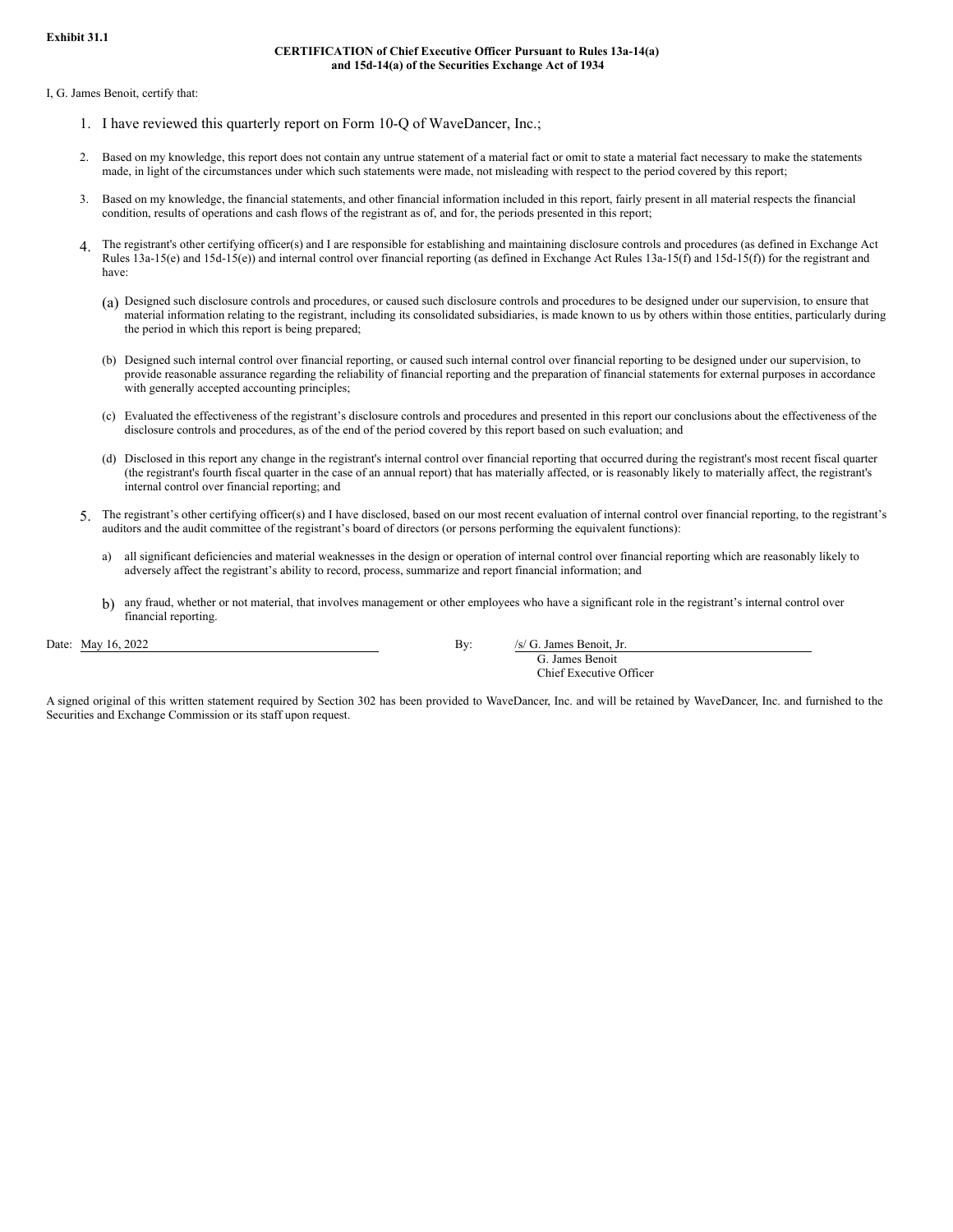## **CERTIFICATION of Chief Financial Officer Pursuant to Rules 13a-14(a) and 15d-14(a) of the Securities Exchange Act of 1934**

<span id="page-28-0"></span>I, Timothy G. Hannon, certify that:

- 1. I have reviewed this quarterly report on Form 10-Q of WaveDancer, Inc.;
- 2. Based on my knowledge, this report does not contain any untrue statement of a material fact or omit to state a material fact necessary to make the statements made, in light of the circumstances under which such statements were made, not misleading with respect to the period covered by this report;
- 3. Based on my knowledge, the financial statements, and other financial information included in this report, fairly present in all material respects the financial condition, results of operations and cash flows of the registrant as of, and for, the periods presented in this report;
- 4. The registrant's other certifying officer(s) and I are responsible for establishing and maintaining disclosure controls and procedures (as defined in Exchange Act Rules 13a-15(e) and 15d-15(e)) and internal control over financial reporting (as defined in Exchange Act Rules 13a-15(f) and 15d-15(f)) for the registrant and have:
	- (a) Designed such disclosure controls and procedures, or caused such disclosure controls and procedures to be designed under our supervision, to ensure that material information relating to the registrant, including its consolidated subsidiaries, is made known to us by others within those entities, particularly during the period in which this report is being prepared;
	- (b) Designed such internal control over financial reporting, or caused such internal control over financial reporting to be designed under our supervision, to provide reasonable assurance regarding the reliability of financial reporting and the preparation of financial statements for external purposes in accordance with generally accepted accounting principles;
	- (c) Evaluated the effectiveness of the registrant's disclosure controls and procedures and presented in this report our conclusions about the effectiveness of the disclosure controls and procedures, as of the end of the period covered by this report based on such evaluation; and
	- (d) Disclosed in this report any change in the registrant's internal control over financial reporting that occurred during the registrant's most recent fiscal quarter (the registrant's fourth fiscal quarter in the case of an annual report) that has materially affected, or is reasonably likely to materially affect, the registrant's internal control over financial reporting; and
- 5. The registrant's other certifying officer(s) and I have disclosed, based on our most recent evaluation of internal control over financial reporting, to the registrant's auditors and the audit committee of the registrant's board of directors (or persons performing the equivalent functions):
	- a) all significant deficiencies and material weaknesses in the design or operation of internal control over financial reporting which are reasonably likely to adversely affect the registrant's ability to record, process, summarize and report financial information; and
	- b) any fraud, whether or not material, that involves management or other employees who have a significant role in the registrant's internal control over financial reporting.

Date: May 16, 2022 By: /s/ Timothy G. Hannon

Timothy G. Hannon Chief Financial Officer

A signed original of this written statement required by Section 302 has been provided to WaveDancer, Inc. and will be retained by WaveDancer, Inc. and furnished to the Securities and Exchange Commission or its staff upon request.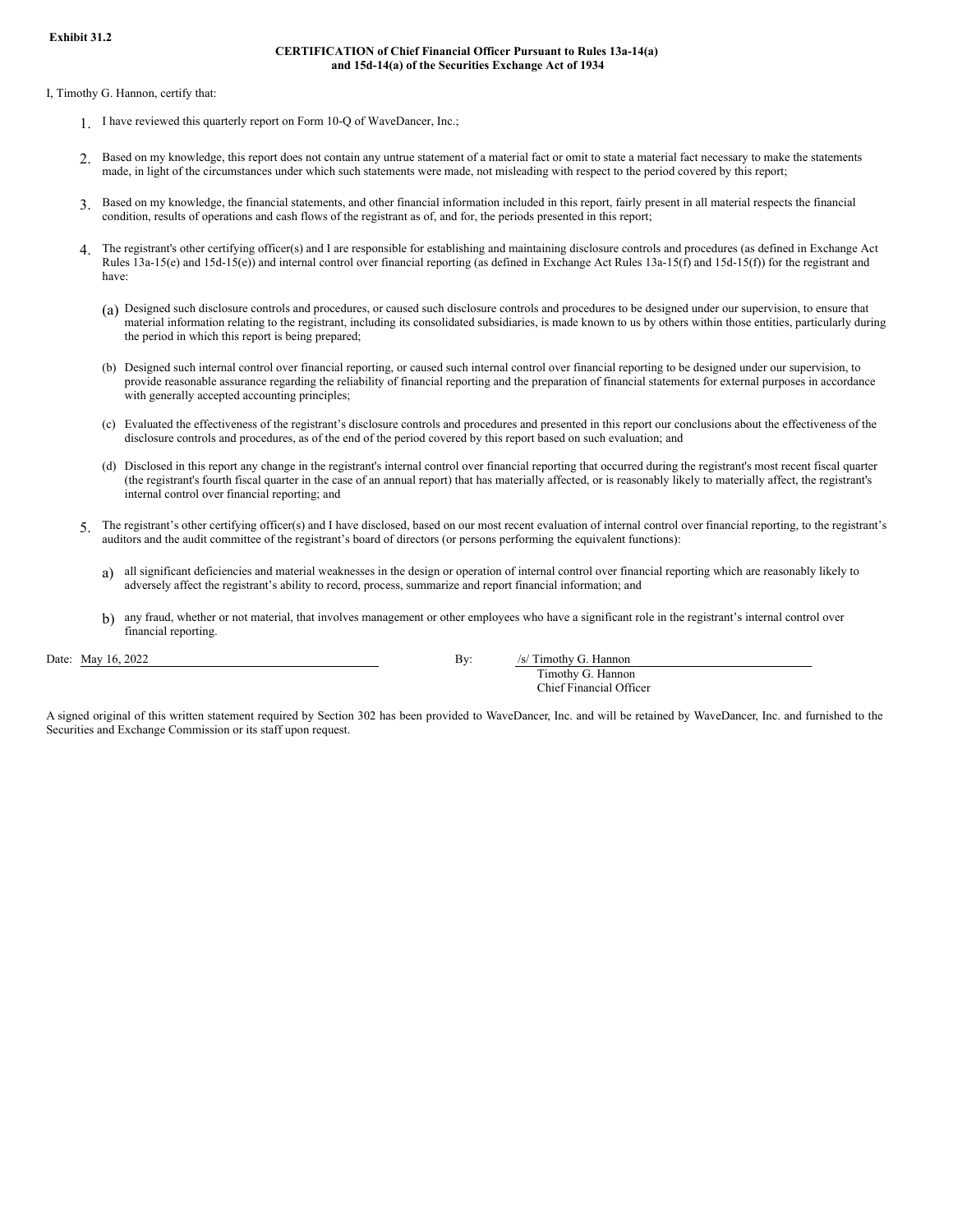## **CERTIFICATION PURSUANT TO 18 U.S.C. SECTION 1350, AS ADOPTED PURSUANT TO SECTION 906 OF THE SARBANES-OXLEY ACT OF 2002**

<span id="page-29-0"></span>Pursuant to Section 906 of the Sarbanes-Oxley Act of 2002 (subsections (a) and (b) of Section 1350, Chapter 63 of Title 18, United States Code), I, G. James Benoit, Chief Executive Officer of WaveDancer, Inc., a Delaware corporation (the "Company"), do hereby certify, to the best of my knowledge, that:

- 1 the Company's Quarterly Report on Form 10-Q for the period ended March 31, 2022, as filed with the Securities and Exchange Commission on the date hereof, (the "Report") fully complies with the requirements of Section 13(a) or 15(d) of the Securities Exchange Act of 1934; and
- 2 the information contained in the Report fairly presents, in all material respects, the financial condition and result of operations of the Company for the periods presented therein.

Date: May 16, 2022 By: /s/ G. James Benoit, Jr.

G. James Benoit Chief Executive Officer

A signed original of this written statement required by Section 906 has been provided to WaveDancer, Inc. and will be retained by WaveDancer, Inc. and furnished to the Securities and Exchange Commission or its staff upon request.